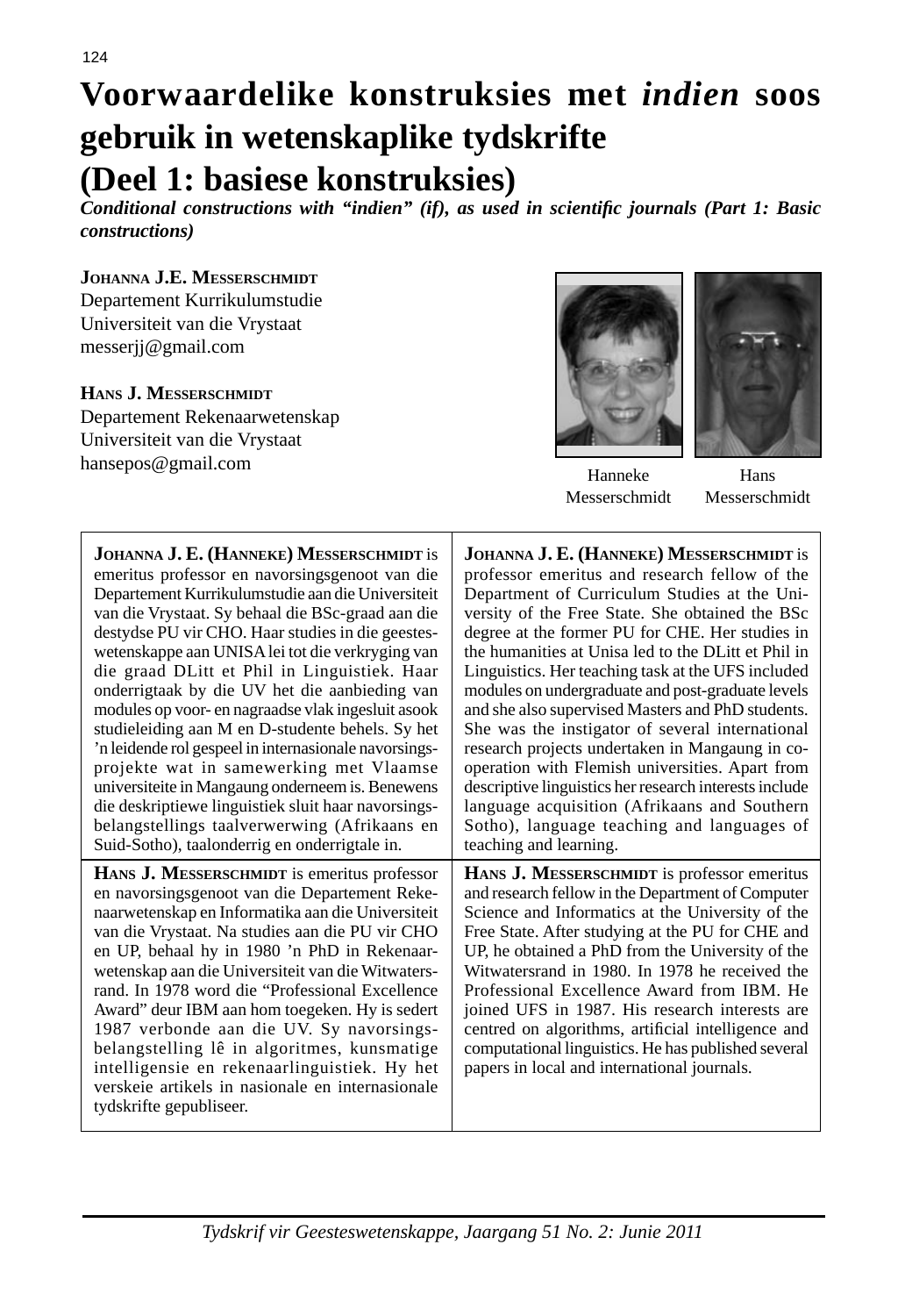#### **ABSTRACT**

## *Conditional constructions with "indien" (if), as used in scientifi c journals (Part 1: Basic constructions)*

*The Afrikaans subordinate conjunction "indien" (if) is used to introduce a conditional or hypothetical clause or phrase. It is used in a more formal style than "as" (if), another Afrikaans subordinate conjunction with similar meaning. Examples of constructions with "indien" in written language are taken from papers published in accredited scientifi c journals where Afrikaans is used in a higher function and the papers have been refereed and presumably language edited.*

 *Relationships between form and meaning are investigated, keeping in mind that syntactic and semantic categories do not have sharp boundaries. Following Construction Grammar, we accept that not only words and morphemes, but also grammatical constructions on the level of syntax are coupled with semantic and pragmatic aspects of meaning. The role of the conjunction is described using the Mental Spaces Theory of Dancygier and Sweetser.*

 *Ten accredited South African scientifi c journals from 2001 onwards were used. This corpus contained 1159 papers and 2009 sentences containing "indien" were identifi ed. The analysis is qualitative, concentrating on the different functions of the conditional, rather than on the frequency of its occurrence.*

 *Conditional constructions using "indien" can be divided into two broad classes, i.e. those starting with the subordinate clause, followed by the main clause and those that do not have this order. In the latter constructions the subordinate clause either follows the main clause or is incorporated in it. In this paper (part 1 of a two-part analysis) only those constructions where the conditional clause (the protasis, sometimes designated as p) precedes the main clause (the apodosis, sometimes designated as q) are analysed. The constructions with the reverse order will be discussed in part 2.*

 *The order (p,q) is described in the literature as the "natural", "normal" or "prototypical" form. We prefer the term "basic", because the terms mentioned above imply certain usage frequencies. A construction is termed basic if: (1) both the subordinate clause and the main clause are complete sentences; (2) the conjunction "indien" is explicitly stated; (3) the clause order is (p,q), i.e. the subordinate clause precedes the main clause and (4) the clauses are bound hypotactically. Conditional constructions can be further classifi ed according to several parameters. Among these are the probability of the state of affairs in the protasis, syntactic pattern and tenses, the type of mental space being built and the binding between the protasis and apodosis. This paper uses the probability of the state of affairs in the protasis, ranging from factuality to non-factuality.* 

*Using the parameter, "indien" mentioned above, constructions are classified as:* 

- *Reports on state of affairs in the past This type of construction is nearest to the factual pole of the continuum. The verbs of both clauses are in the past tense and reference is made to the results of a research process that is already completed. Similarities with the narrative use of the temporal conjunction "wanneer" (when) are noted.*
- *Assertions in present tense form In this wide category several sub-categories are distinguished: These sub-categories share the same verb tense pattern, i.e. present – present. Despite the verb tenses the events are not necessarily linked to the present. A generic time is expressed. The subcategories include*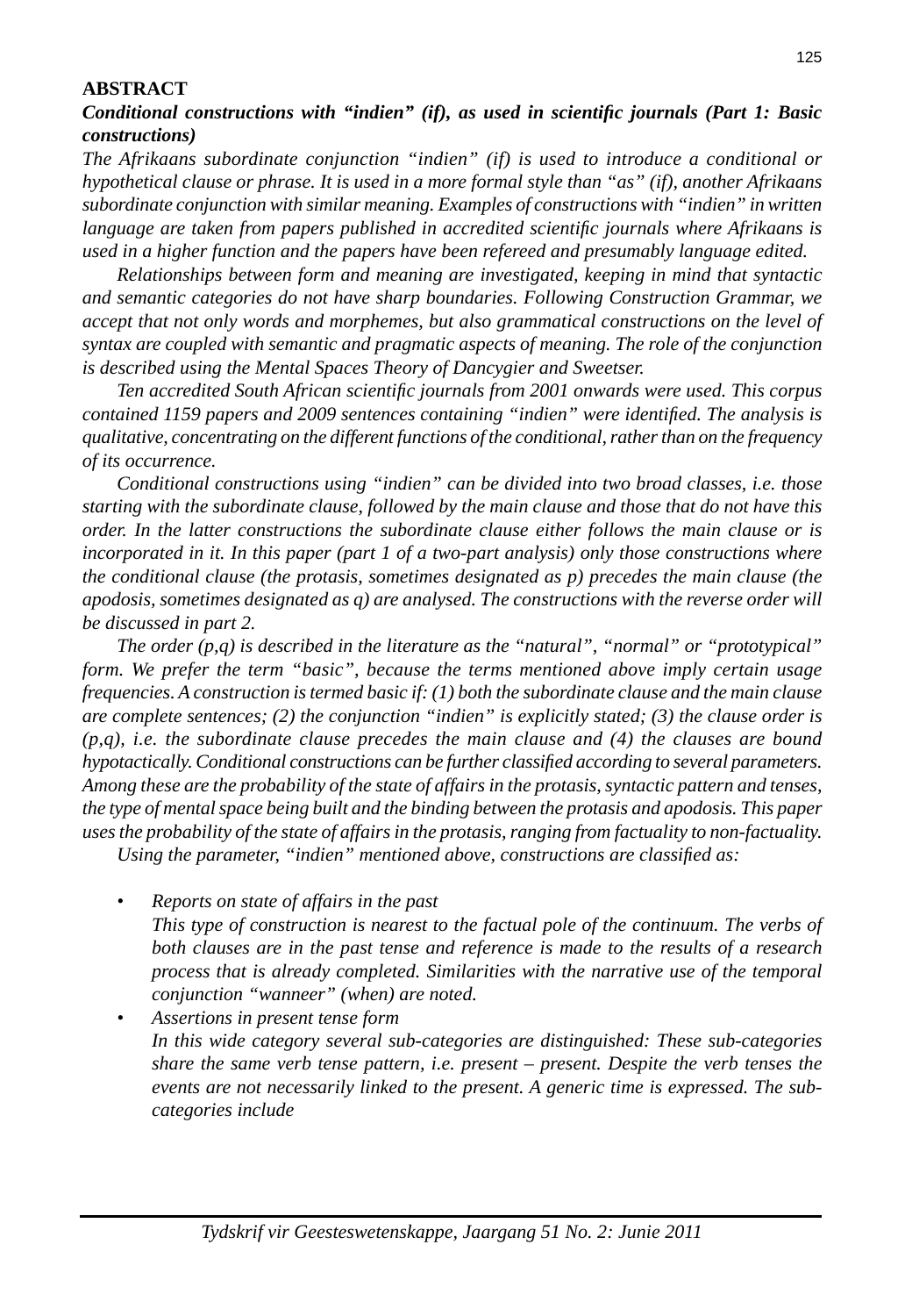*Defi nitions; Advice, regulations and prescriptions; Possibilities; Explanations and inferences in an epistemic space; Logical consequences; and Scientifi c communications.*

 *Rare cases of an exception to the verb pattern were noted with inferences in an epistemic space where the combination present – past was noted for back reasoning. This type of conditional is not included in the calculus of Xrakovskij.*

 *• Predictive statements*

 *In this category the subordinate clause with "indien" constructs a mental space in which a prediction is made, expressed by the main clause. The state of affairs in both clauses*  is further from factuality. Not only has the state of affairs in the apodosis not yet *materialised, but neither has the state of affairs in the protasis. The verb pattern is present – future, where a present form stands for a future event, a situation which is known as "tense backshifting". The sub-categories include*

 *Predictions and Suggestions, plans and intentions.*

 *• Hypothetical statements Different degrees of improbability can be expressed in the protasis and apodosis. Several examples are given ranging from plausible to downright false. Combinations of past tense verb forms are used in both clauses with "sou" (would), the past tense of "sal" (will), figuring most prominently.* 

*A different type of usage is found when "indien" is used with questions and commands in the apodosis.*

 *There is a correlate "dan" (then) that is often used with "indien". "Dan" is mostly used as an anaphoric adverb to refer back to the protasis. Usage of "dan" improves readability and refocuses the reader on the protasis in the case of complex sentences.*

 *The paper concludes that the probability of the state of affairs in the protasis is an effective parameter for the classifi cation of "indien" constructions. Through the usage of examples from actual published papers unexpected constructions were discovered that are not covered in the calculus of Xrakovskij and not often found in the examples of other authors.*

- **KEY WORDS:** *indien* (*if*); conditional construction; basic *indien* constructions; scientific language; Mental Spaces Theory; mental space; protasis-apodosis order; probabilistic continuum
- **TREFWOORDE**: *indien*, voorwaardelike konstruksie; basiese *indien*-konstruksies; wetenskaplike taalgebruik; Teorie van Denkruimtes; denkruimte; protasisapodosis-volgorde; waarskynlikheidskontinuum

## **OPSOMMING**

Die beskrywing van die gebruike van voorwaardelike konstruksies met *indien*, soos wat dit in artikels in wetenskaplike tydskrifte voorkom, word vanweë die omvang daarvan in twee dele verdeel. Hierdie artikel vorm die eerste deel en handel oor basiese *indien*-konstruksies. In 'n basiese konstruksie bestaan die saamgestelde sin uit 'n bysin wat deur die onderskikker *indien* ingelei word en 'n hoofsin. Sintakties beskou is die *indien*-sin 'n adjunk in die hoofsin en die samestellende sinne bind hipotakties. Semanties gesproke gaan dit om twee stande van sake waarvan die een (uitgedruk in die protasis) die ander een (uitgedruk in die apodosis) tot gevolg het. In basiese *indien*-konstruksies gaan die protasis (*p*) die apodosis (*q*) vooraf.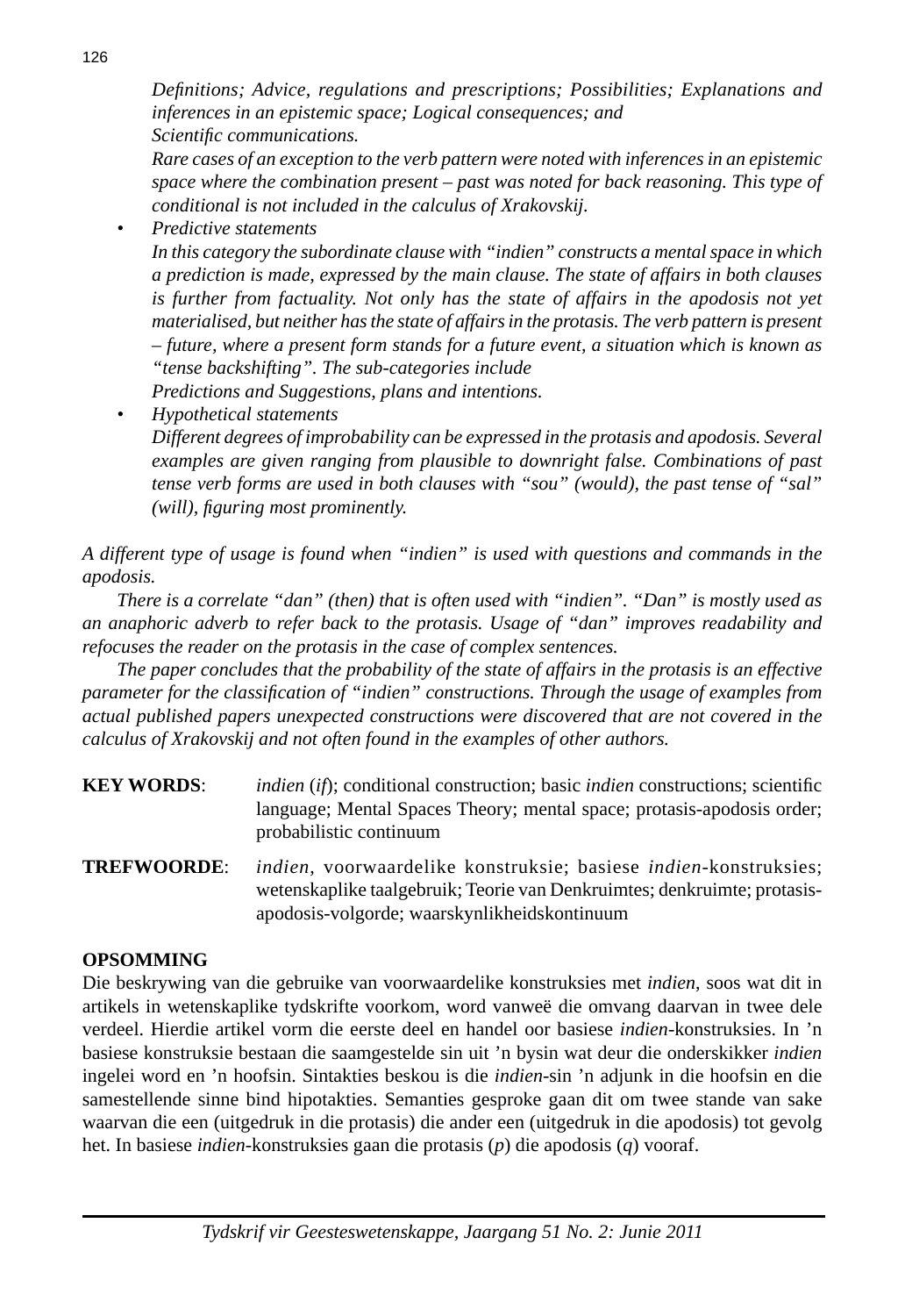Uit 'n verskeidenheid moontlike parameters is die mate van waarskynlikheid dat 'n stand van sake gerealiseer sal word as rigtinggewer gekies om die gebruike van die *indien*-konstruksies in die data te klassifi seer. Vier breë kategorieë word bespreek, te wete mededelings oor die verlede, mededelings in teenwoordigetydvorm, voorspellende stellings en hipotetiese stellings. Geen duidelike grense bestaan tussen die kategorieë en subkategorieë nie en betekenisnuanses kan deur die interaksie tussen verskillende parameters verklaar word. Daar word aangetoon dat die ondersoek van outentieke taaldata onverwagte patrone blootlê.

## **1. INLEIDING**

Volgens die WAT (Schoonees et al. 1961, vierde deel:518) is *indien* 'n voegwoord wat hoofsaaklik in die skryftaal "ter inleiding van 'n voorwaardelike of veronderstellende bysin of uitdrukking" met die betekenis van "as", "ingeval", "mits", "op voorwaarde dat" gebruik word. Bosch (1984:94) wys daarop dat *indien* veral in "strakker, gestileerde betogende taalgebruik" optree. As onderskikkende voegwoord of onderskikker het *indien* die basiese betekenis "in die geval dat" en sinjaleer 'n voorwaardelike verhouding tussen twee stande van sake.

 As deel van 'n groter ondersoek na die gebruik van onderskikkers in hedendaagse Afrikaans, word konstruksies waarin *indien* voorkom as linguistiese objekte met inherente semantiese en sintaktiese eienskappe beskou, wat geïdentifiseer en beskryf kan word (vgl. Xrakovskij 2005:4). In hierdie artikel en 'n opvolgartikel word die gebruik van *indien*-konstruksies beskryf soos dit in geakkrediteerde tydskrifte aangetref word. Afrikaans word daar in 'n hoër funksie gebruik.

## **2. TEORETIESE RAAMWERK**

In ooreenstemming met kognitiewe en funksionalistiese sieninge van taal (Givón 1995; Nuyts 2007:554; Tomasello 2003:5) word 'n gebruiksgebaseerde benadering tot die grammatika aanvaar. Werklike taaldata wat uit 'n korpus Afrikaanse dokumente verkry is, is die sentrale objek van beskrywing. Werklike taaldata is noodsaaklik om te verseker dat ons konstruksies beskryf soos wat hulle gebruik word en nie soos ons dink hulle gebruik word nie (Ford & Thompson 1986:354). Verwantskappe tussen die vorm en betekenis van konstruksies word ondersoek met die aanname dat sintaktiese en semantiese kategorieë nie duidelike grense het nie (Lakoff 1987:12-26; Messerschmidt 1997; Taylor 2003:xiv).

 'n Aanname van *Construction Grammar*, 'n deelteorie van die kognitiewe linguistiek en kognitiewe grammatika, word ook aanvaar, naamlik dat nie slegs morfeme en woorde nie, maar ook grammatikale konstruksies op die sintaktiese vlak, aan semantiese en pragmatiese betekenisaspekte verbind is (Dancygier & Sweetser 2006:9-10). Dit maak dit moontlik om nie slegs die betekenis van die onderskikker *indien* te beskryf nie, maar ook die verbinding waarin dit voorkom as geheel. Met behulp van meganismes uit die Teorie van Denkruimtes (*Mental Spaces Theory* (Dancygier & Sweetser 2006:11))*,* kan die rol van die betrokke onderskikker as ruimtebouer toegelig word.

## **3. DATAVERSAMELING**

As databron is die artikels wat in tien geakkrediteerde tydskrifte sedert 2001 in Afrikaans verskyn het, gebruik. In hierdie korpus is altesaam 1159 artikels, waarvan 350 in die *Tydskrif vir Geesteswetenskappe* gepubliseer is, ingesluit. Die artikels dek 'n verskeidenheid onderwerpe uit 'n verskeidenheid vakgebiede. Afrikaans word hier as wetenskapstaal gebruik. Daar word aanvaar dat taalversorging en keuring van die artikels voor publikasie geskied het, wat bydra tot die "suiwerheid" van taalgebruik.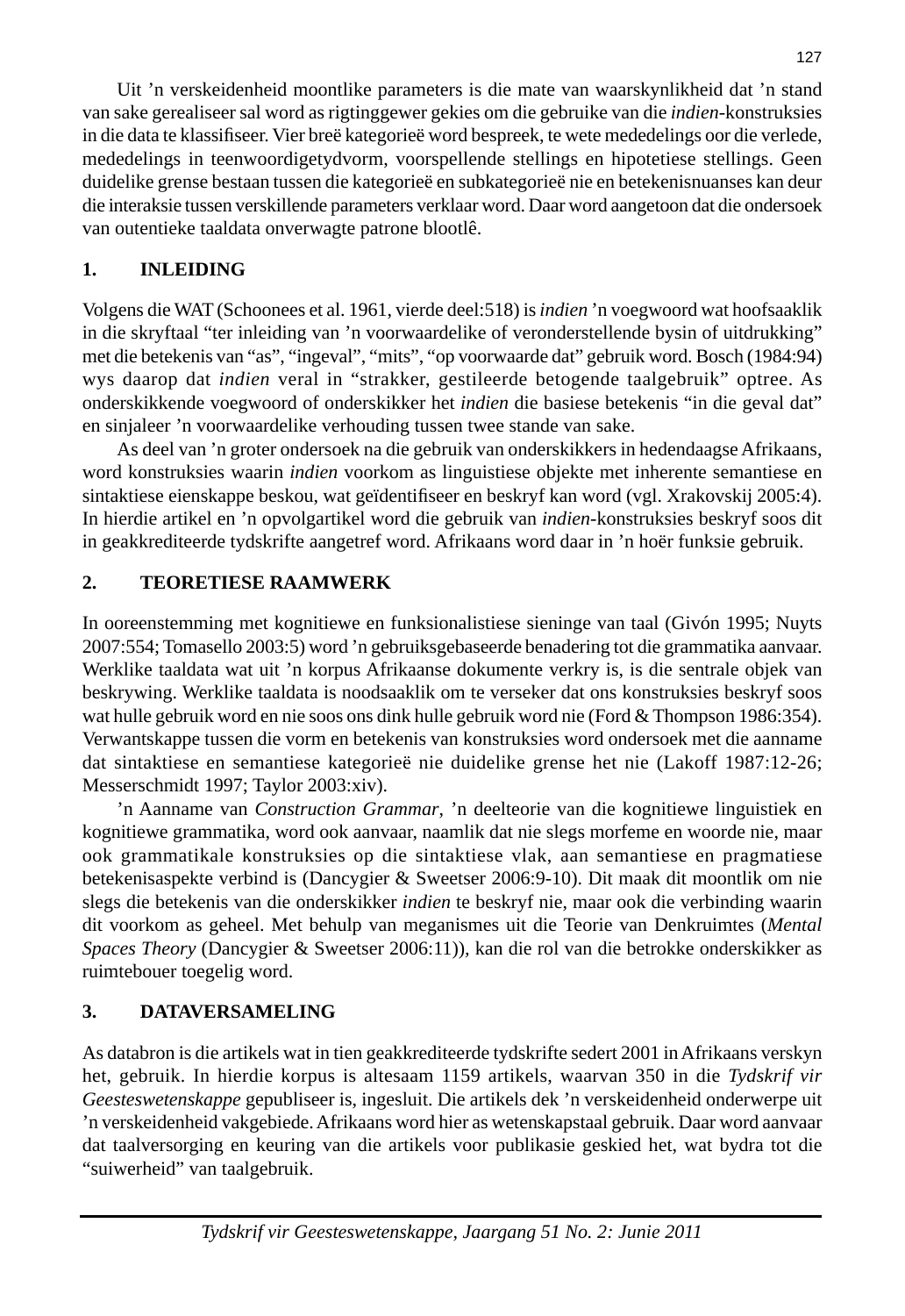In die artikels is 'n totaal van 2009 *indien*-konstruksies aangetref, wat die data vir hierdie ondersoek vorm. Die navorsers het 'n selfontwerpte rekenaarprogram gebruik om die *indien*konstruksies in die elektroniese weergawe van die artikels soos beskikbaar gestel op die internet, te identifiseer en per tydskrif in lêers te plaas. Die *indien*-konstruksies is daarna sonder rekenaarsteun ontleed en geklassifi seer ten einde die gebruike te beskryf. Alhoewel 'n groot aantal *indien*-konstruksies in die korpus voorkom, is die hoofdoel nie om statistiese frekwensies van konstruksies te bereken nie (vgl. Dancygier & Sweetser 2006:23). Die beskrywing is eerder kwalitatief. Dit gaan meer om die aard van 'n konstruksie as oor die frekwensie daarvan in hierdie spesifieke korpus. Alhoewel die wetenskaplike skryfwerk wat in die korpus verteenwoordig word as behorende tot 'n bepaalde genre beskou kan word, wissel die taalgebruik tog met individuele skryfstyl en onderwerp onder bespreking. 'n Voordeel van die korpus is dat algemene gebruike sowel as seldsame gevalle wat nog nie gedokumenteer is nie of waarvan die navorser as taalgebruiker nie bewus was nie, aan die lig kom. Omdat die navorsing op outentieke taalgebruik gegrond is, word voorbeelde verbatim aangehaal. Die oorspronklike spelling en punktuasie word behou.

## **4.** *INDIEN***-KONSTRUKSIES**

*Indien*-konstruksies is nie die enigste voorwaardelike konstruksies in Afrikaans nie. "Voorwaarde" kan ook deur middel van ander sintaktiese middele, waaronder onderskikkers soos *as*, *wanneer*  en *mits* uitgedruk word*.* En soos later sal blyk, sinjaleer 'n *indien*-konstruksie ook nie altyd 'n voorwaardelike verhouding nie.

Voorbeelde van die konstruksies wat sentraal in die ondersoek staan, is die volgende:

- (1) *Indien* deurlopende assessering doelmatig toegepas word, hou die model potensieel baie voordele in (Maree & Louw 2007).
- (2) *Indien* kinders in terapie byvoorbeeld voel dat hulle aanvaar en gerespekteer word, sal hulle meer ontvanklik wees vir die terapeutiese proses (Vorster & Du Plooy 2005)*.*

Die saamgestelde sin in hierdie konstruksies bestaan uit 'n bysin, wat deur die voegwoord *indien* ingelei word, en 'n hoofsin. Sintakties beskou is die *indien*-sin 'n adjunk in die hoofsin (Huddleston & Pullum 2002:738). Dit is 'n bywoordelike bepaling by die hoofwerkwoord. Die verbinding is hipotakties van aard (vgl. Lehmann 1988:181-225; Matthiessen & Thompson 1988:311-312 vir die onderskeid tussen hipotaksis en inlywing).

 Wat die semantiese eienskappe betref, is die bipredikatiwiteit of biproposisionaliteit (Xrakovskij 2005:12) die mees opvallende eienskap van voorwaardelike konstruksies. Dit gaan hier om twee tipes stand van sake waarvan die een die ander een tot gevolg het. Die bysin staan as die *protasis* of voorwaardelike bysin (*p*) en die hoofsin as die *apodosis* of gevolgtrekkende bysin (*q*) bekend (Harris 1986:265; Ponelis 1979:357; Schoonees et al. 1956, WAT, eerste deel: 233). Ander benamings wat in die literatuur voorkom, is *antesedent* en *konsekwent* (onder meer in Johnson-Laird 1986 en Ter Meulen 1986). Verder word *premise* teenoor *gevolgtrekking* of *effek/ resultaat* en ook *rede* teenoor *gevolg* of *effek/resultaat* aangetref (Xrakovskij 2005:12). Semanties beskou, is die stand van sake in die apodosis afhanklik van die stand van sake in die protasis. Die rigting van die semantiese afhanklikheid verskil dus van dié van die sintaktiese afhanklikheid (Xrakovskij 2005:12).

 Binne die raamwerk van die Teorie van Denkruimtes (Dancygier & Sweetser 2006:11)*,* is die funksie van 'n *indien*-sin die bou van 'n mentale agtergrondruimte waarbinne die hoofsin geld of verstaan kan word.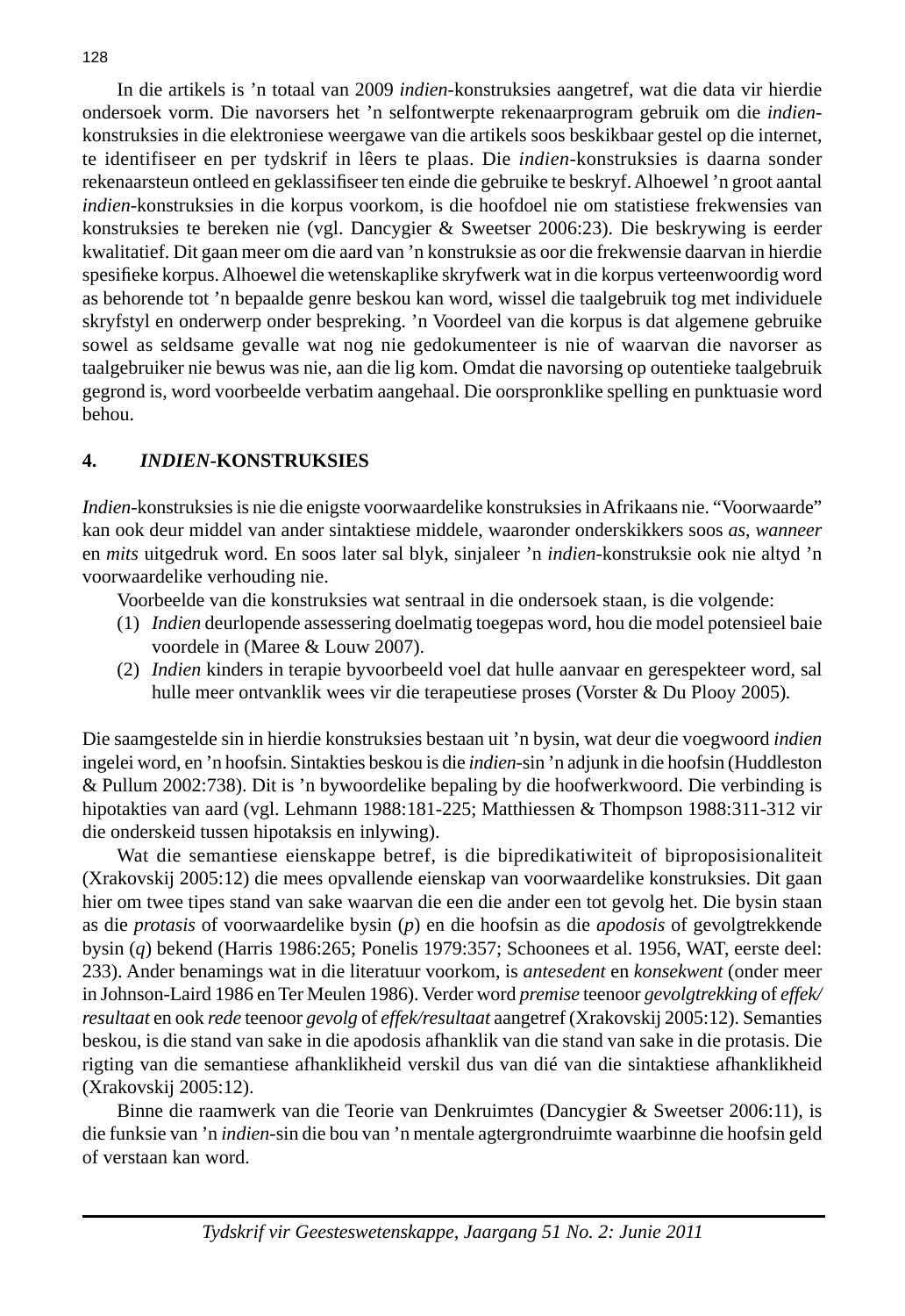#### **5. PROTOTIPIESE OF BASIESE KONSTRUKSIES**

Xrakovskij (2005:5) verwys na Greenberg (1963:89), wat op grond van die eerste tipologiese studie van voorwaardelike konstruksies 'n woordorde-universaal geformuleer het, wat stel dat in die normale volgorde in alle tale die voorwaardelike sin VOOR die gevolgtrekking kom (*p*,*q*). Hierdie volgorde word ook as die "gewone" (Bosch 1984:95; Comrie 1986:83) of "ongemerkte" (König & Van der Auwera 1988:109) volgorde beskou. Volgens Xrakovskij (2005) is die klassifikasie van voorwaardelike konstruksies in 'n gegewe taal in prototipiese (basiese) en periferale (afgeleide) voorwaardelike konstruksies op grond van sintaktiese vorm 'n belangrike oorweging in tipologiese studies. In verskeie van hierdie soort studies word slegs prototipiese of basiese konstruksies bestudeer en beskryf (onder meer in Johnson-Laird 1986:55-75 en Xrakovskij 2005). Ons verkies die term "basies" bo "prototipies" in die konteks van hierdie artikel omdat ons laasgenoemde term as gelade beskou. Die hierbo genoemde tweeledige klassifi kasie op grond van volgorde verreken vorm en nie betekenis nie.

 Die omgekeerde volgorde (*q*,*p*) is in baie tale gemerk (Xrakovskij 2005). Wanneer die bysin in sy hoofsin ingebed is, word die konstruksie ook as gemerk beskou. In 'n teksgebaseerde studie van drie boeke uit verskillende genres het Ford en Thompson (1986:353-361) bevind dat voorwaardelike bysinne met *if* in geskrewe Engels meer dikwels voor die hoofsin as na die hoofsin staan. Die skrywers beweer dat die beginposisie die ongemerkte posisie in terme van die diskoersfunksie is omdat dit die raamwerk verskaf vir dit wat volg. In terme van die Teorie van Denkruimtes wys Dancygier en Sweetser (2006:173) daarop dat dit intuïtief natuurlik is dat die denkruimte eers gebou word voor dit met die inhoud uitgebrei word. Die beweerde universele tendens om die protasis voor die apodosis te plaas, is ook in ons Afrikaanse korpus waargeneem.

In hierdie artikel val die fokus op ongemerkte of basiese konstruksies en die vraag: Watter kenmerke het basiese *indien*-konstruksies en waarvoor word hulle gebruik?

 Gemerkte konstruksies kom in deel 2 aan bod. 'n Belangrike praktiese oorweging vir die splitsing is die omvang van die beskrywing.

 In aansluiting by tipologiese studies word in die konteks van hierdie navorsing 'n *indien*konstruksie as basies gereken wanneer (1) die bysin sowel as die hoofsin volledige sinne is; (2) die voegwoord *indien* eksplisiet uitgedruk word en (3) die bysin voor die hoofsin geplaas is. 'n Kenmerk van 'n basiese konstruksie, wat ons nie in die literatuur teëgekom het nie, maar hierby wil voeg, is (4) dat die sinne hipotakties bind. Die anaforiese bywoord *dan* kan as korrelaat van *indien* in die hoofsin voorkom. Op grond van die genoemde kenmerke kan 1105 uit die 2009 *indien*-konstruksies as basiese konstruksies beskou word.

 Voorbeelde (1) en (2) verteenwoordig basiese konstruksies, terwyl die volgende voorbeelde gemerkte konstruksies verteenwoordig:

- (3) *Indien* wel, moet kort vlugte telkens onderneem word om bloot by te bly (Butler & Kok 2006).
- (4) Word daar dinamiet vervoer, moet gevaargeld betaal word (Ponelis 1979:358).
- (5) En dit is nie so 'n vergesogte idee *indien* kurrikulumbeplanners daarna streef dat onderwysers groter eienaarskap van kurrikula aanvaar nie (Carl 2007).

In voorbeeld (3) is die bysin onvolledig, in (4) word "voorwaarde" deur inversie uitgedruk en is daar geen voegwoord teenwoordig nie en in (5) staan die *indien*-sin nie vooraan nie. Bowendien tree die bysin in (5) as 'n nabepaling by die naamwoordfrase wat *idee* bevat, op en daar is dus sprake van inlywing en nie hipotaksis nie.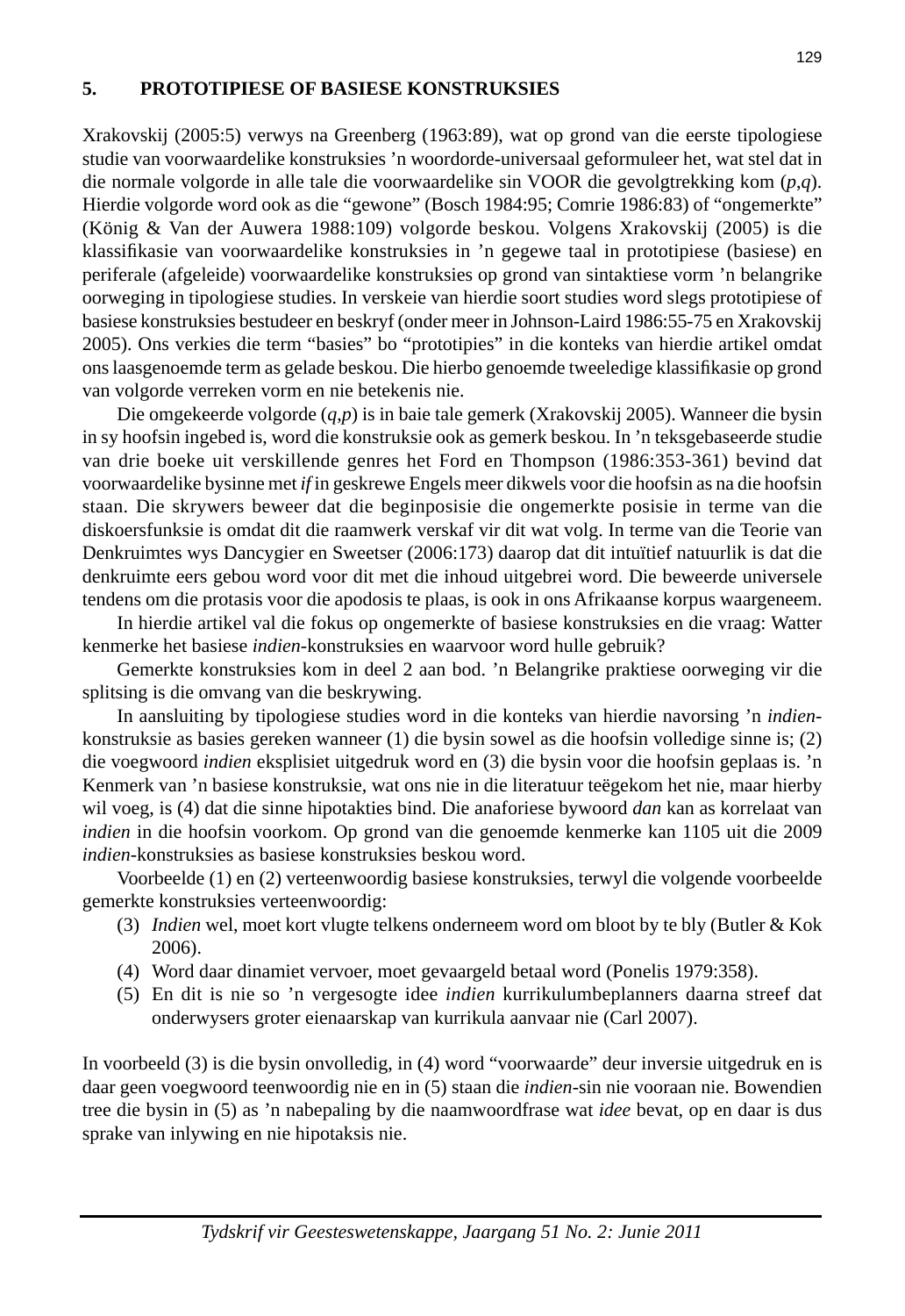'n Basiese *indien*-konstruksie kan as 'n samegestelde sin selfstandig voorkom, soos in (1) en (2), of dit kan by 'n hoër sin ingelyf wees. Soms kom dit na 'n neweskikker (*en*, *of*, *want* of *maar*) voor, byvoorbeeld:

 (6) Die sekswerker self kan haar beroep op beskerming teen aanranding en uitbuiting, want *indien* sy aangerand of beroof word weens die aard van die werk wat sy doen, kan sy die hulp van die polisie inroep, sonder vrees vir vervolging (Scholtz 2001).

Basiese konstruksies kom ook in komplementsinne met *dat* voor. Hier is gewoonlik sprake van 'n rapportering, byvoorbeeld uit dokumente of werke van ander skrywers:

- (7) Die manifes dui verder aan dat *indien* godsdiensonderrig die verantwoordelikheid van die ouers, familie en geloofsgemeenskap is, kan godsdienste-onderrig binne die raamwerk van opvoedkundige doelwitte deur die skool hanteer word (Van Niekerk & Aucamp 2003).
- (8) Ton Vosloo, die uitvoerende voorsitter van Naspers, beweer dat *indien* Afrikaans 'n ekonomiese hulpbron moet wees, dit noodsaaklik is dat die ekonomiese belange wat deur die jare opgebou is, in stand gehou word en uitgebou word (Truter & Lubbe 2002).

Benewens die hoofwerkwoorde *aandui* en *beweer* in bostaande sinne kom komplementsinne na kognitiewe werkwoorde soos *aanvaar, afl ei*, *bepaal*, *beklemtoon*, *besluit, bevind*, *oordeel, voorspel, waarsku*, *wys* en frases soos *die aandag vestig op* en *duidelik word,* voor. Komplementsinne word ook by naamwoordstukke, byvoorbeeld: *die siening/aanname/uitdaging/ veronderstelling*, ingelyf.

# **6. KLASSIFIKASIE VAN VOORWAARDELIKE KONSTRUKSIES**

Om voorwaardelike en meer spesifiek, *indien*-konstruksies, te klassifiseer, is nie so eenvoudig nie, omdat verskillende parameters 'n rol speel en mekaar beïnvloed (Comrie 1986:97) en omdat sintaktiese en semantiese kategorieë nie duidelike grense het nie (Messerschmidt 1997). Daar bestaan 'n behoefte aan interlinguistiese veralgemening (Comrie 1986:96; Xrakovskij 2005) en daarvoor is parameters vir klassifikasie nodig. Onder die parameters wat vir die klassifikasie van voorwaardelike konstruksies gebruik word, is die volgende:

- Volgorde van protasis en apodosis  $(p,q \text{ of } q,p)$ ;
- Punte of 'n kontinuum van waarskynlikheid: werklike stand van sake, werklike moontlikhede, hipotetiese stand van sake (Comrie 1986:88-93, 97; Harris 1986:280; Johnson-Laird 1986:65-67; Ponelis 1979:356);
- Sintaktiese patrone: kombinasies van werkwoordtye en modi (Harris 1986; Xrakovskij 2005);
- Soorte denkruimtes wat gebou word: inhoud-, espistemiese, performatiewe, metalinguistiese ruimtes (Dancygier & Sweetser 2006);
- Hegtheid van verbinding tussen die protasis en apodosis. In 'n hegte verbinding word die stand van sake in die hoofsin eers werklikheid wanneer die onderstelling in die bysin werklikheid geword het. In 'n los verbinding is "die stand van sake in die hoofsin minder afhanklik van die veronderstelling in die bysin. Die predikasie in die hoofsin geld dus ongeag of die onderstelling in die bysin werklikheid word" (Ponelis 1979:356);
- Algemeen versus besonder / mate van algemeenheid (Ter Meulen 1986:133);
- Aard van skakeling met voorafgaande diskoers (Ford & Thompson 1986:356-359);
- Illokusionêre funksie (Xrakovskij 2005:14);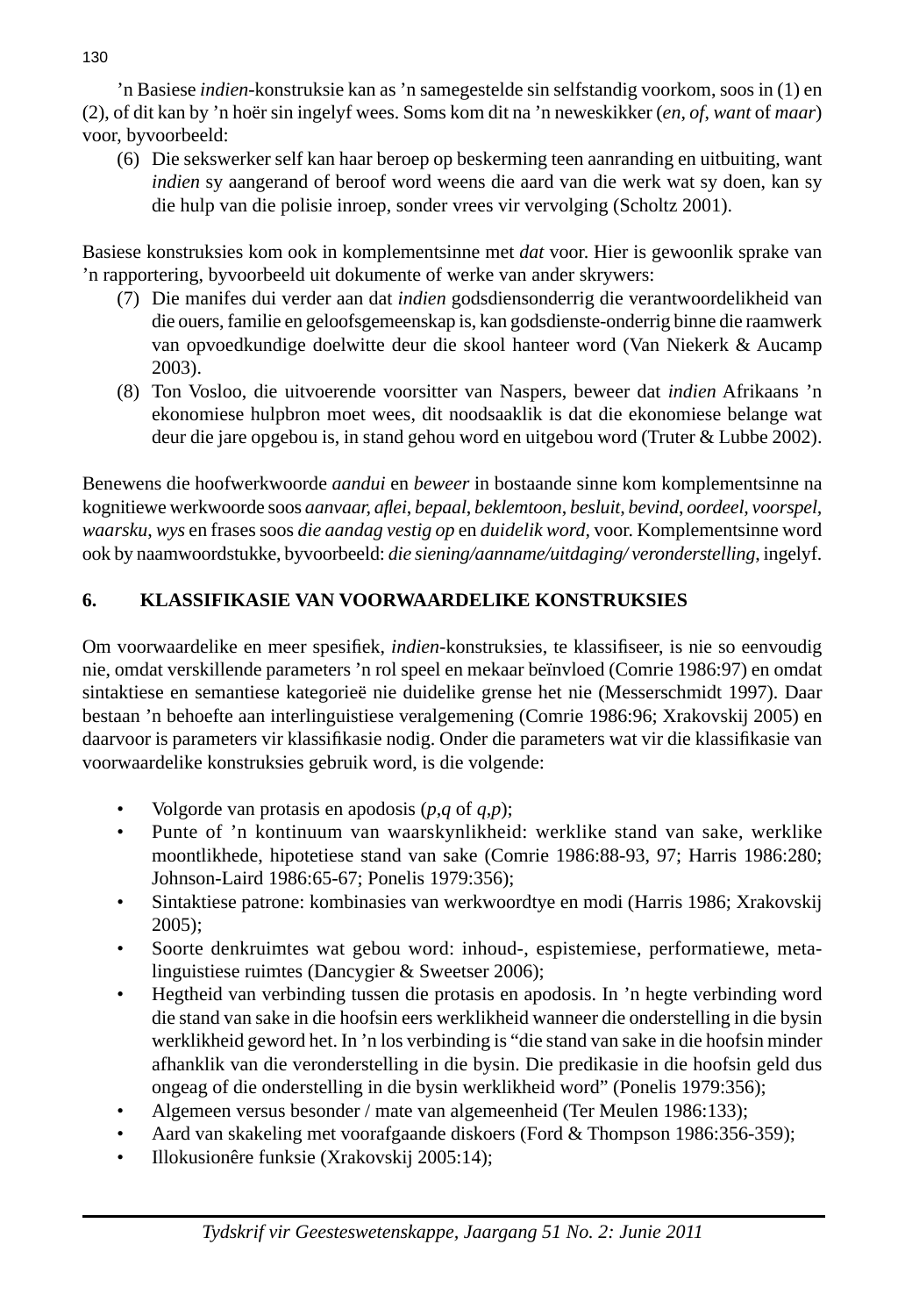- Eenmalig teenoor iteratief (Xrakovskij 2005:27);
- Homogeen teenoor niehomogeen: deelnemers in die bysin en hoofsin het dieselfde referente of nie (Xrakovskij 2005:27);

Vir die doel van die ondersoek na die gebruik van *indien*-konstruksies is daar 'n indeling volgens die volgorde van protasis teenoor apodosis gemaak. Soos reeds genoem, val die hooffokus op basiese kontruksies, waarin die protasis die apodosis voorafgaan. Die verdere klassifikasie sal volgens gebiede op 'n waarskynlikheidskontinuum geskied, wat strek van feitelikheid aan die een pool tot teenfeitelikheid aan die ander pool, met moontlikheid tussenin. 'n Verskeidenheid betekenisnuanses kom veral ten opsigte van moontlikheid voor, waar bepaalde werkwoordvorme met bepaalde betekenisse geassosieer word. Die parameter wat hier as riglyn vir die klassifi kasie gebruik word, is die mate van waarskynlikheid dat die tipes stand van sake waarna in die protasis en apodosis verwys word, gerealiseer sal word. Daar sal ook na ander parameters verwys word.

# **7. GEBRUIKE VAN** *INDIEN-***KONSTRUKSIES IN DIE KORPUS**

Vier breë gebruikskategorieë van basiese *indien*-konstruksies, wat gebiede op die kontinuum verteenwoordig, word bespreek met subkategorieë binne elke kategorie. Die kategorieë in die gebruik van *indien*-konstruksies vertoon familie-ooreenkomste (Givón 1986:77-78) tussen die lede van dieselfde subkategorie en ook tussen lede van verskillende breë kategorieë. Mededelings oor die verlede, mededelings in teenwoordigetydvorm, voorspellende stellings en hipotetiese tipes stand van sake word as breë kategorieë onderskei.

# **7.1 Mededelings oor die verlede**

Aan die feitelike kant van die kontinuum kom konstruksies voor wat ooreenkomste met die verhalende gebruik van *wanneer* toon, soos in 'n internetkorpus waargeneem (Messerschmidt 2009). In die onderhawige *indien*-korpus word aspekte van 'n navorsingsproses wat reeds plaasgevind het, beskryf om die bevindinge oor te dra.

 (9) *Indien* die ekstrakte op niegeïnduseerde plante geplaas is, het daardie plante geblom (Groenewald & Van der Westhuizen 2003).

Die werkwoorde van bysin en hoofsin is in die verlede tyd. Die interpretasie is iteratief en spesifiek van toepassing op die afgehandelde eksperiment onder bespreking. Die plasing van die ekstrak sowel as die blom van die plante het in die verlede plaasgevind. Dit is moontlik om 'n negatiewe denkruimte te skep waarin die ekstrak nie geplaas is nie en die plante dus nie geblom het nie.

# **7.2 Mededelings in teenwoordigetydvorm**

Onder hierdie breë kategorie gebruike van basiese *indien*-konstruksies word die volgende subkategorieë aangetref: definisies, advies, regulasies en voorskrifte, moontlikheid, verklarings en gevolgtrekkings, logiese gevolg en wetenskaplike kommunikasie. Die werkwoordpatrone wat die groepe gebruike gemeen het, is 'n teenwoordig-teenwoordig-kombinasie. Die gebeurtenisse is egter nie aan die hede gekoppel nie. 'n Habituele, generiese teenwoordige tyd word uitgedruk (Dancygier & Sweetser 2006:95-97; Reilly 1986:311-315).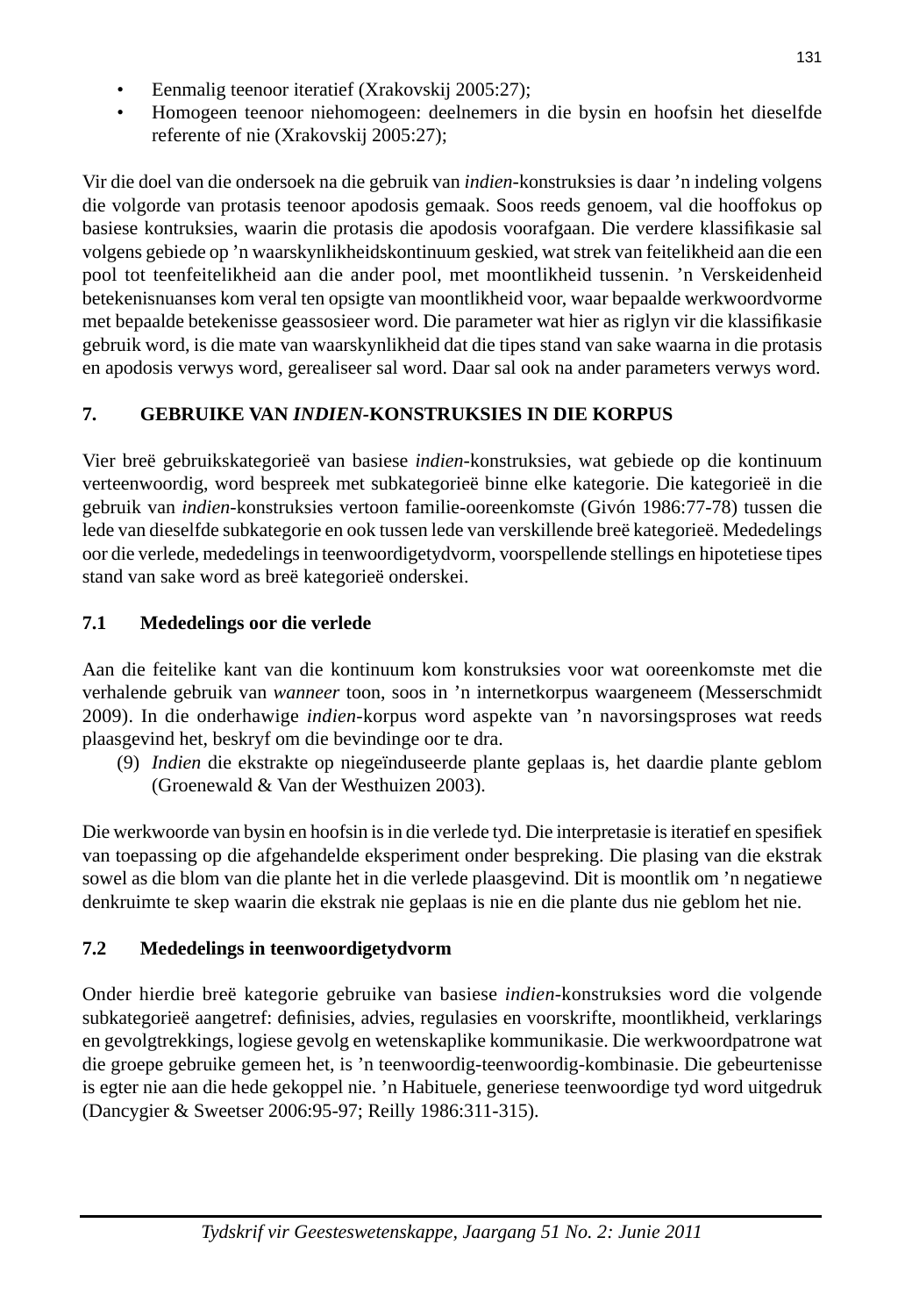# *7.2.1 Defi nisies*

- 'n Voorbeeld van 'n definisie wat as basiese konstruksie in die korpus voorkom, is die volgende:
	- (10) *Indien* τ die triviale topologie is waarin alle deelversamelings van *X* oop is, dan is (*X*, *F*,
		- τ) 'n topologiese berekeningstruktuur vir elke berekeningstruktuur *F* (Steel 2008).

Gewoonlik kom definisies en ook algemene waarhede egter in konstruksies met *q,p*-volgorde voor. Hierdie subkategorie van gebruike sal daarom verder in deel 2 bespreek word.

## *7.2.2 Advies, regulasies en voorskrifte*

Hierdie groep gebruike sluit by die vorige groep aan. Daar is 'n wetmatigheid te bespeur wat deur mense in reëls vasgelê is. Konstruksies soos (11) het 'n sterk feitelike karakter aangesien die regulasies vooraf vasgelê is en dit feitlik seker is dat die gebeurtenis in die hoofsin sal plaasvind wanneer die omstandighede in die *indien*-sin geld.

 (11) *Indien* hulle nie tot eenstemmigheid kom nie, word 'n derde letterkundige gevra om 'n beslissende stem uit te bring (Smuts 2005).

Terwyl bostaande voorbeeld 'n neutrale kleur het, kan regulasies ook hulpwerkwoorde wat 'n sekere kleur/modaliteit toevoeg, in die hoofsin bevat:

- (12) *Indien* die leerling ewe taalbevoeg is in albei tale, kan die ouer 'n keuse uitoefen (Truter 2004).
- (13) *Indien* die ouer in gebreke daartoe bly, moet die hoofonderwyser 'n keuse maak (Truter 2004).
- (14) *Indien* die raad negatiewe antwoorde op bogenoemde vind, sal die minister dienooreenkomstig skriftelik adviseer en aanbeveel dat die president uit sy amp verwyder word (artikel 53(3)) (Wessels 2007).

In (12) word 'n dimensie van moontlikheid toegevoeg, in (13) 'n dimensie van verpligting en in (14) 'n aspek van voorspelling. Alhoewel die teenwoordige tyd algemeen in die bysin en hoofsin voorkom, word die toekomende tyd ook soms in die hoofsin aangetref, soos (14) aantoon. Volgens die sintaktiese vorm pas hierdie laaste voorbeeld eerder by die volgende hoofgroep, maar vanweë die ooreenkomste in gebruik met (12) en (13) word dit hier aangehaal. Die gebrek aan duidelike grense tussen kategorieë kom hier na vore.

 Voorskriftelikheid word deur die hulpwerkwoord *moet* in die hoofsin uitgedruk. Slegs enkele gevalle van bevelsvorme kom in die data voor.

 (15) *Indien* die afval benut of herwin word, moet dit in die logistieke proses hanteer, opgeberg en na aanlegte vervoer word (Pienaar 2003).

In die volgende voorbeeld kan die protasis as 'n voorstel tot die oplossing van 'n probleem of selfs as advies geïnterpreteer word.

 (16) *Indien* die vier fokusareas van die GOOM-misdaadvoorkomingsmodel gesamentlik aangespreek word, kan misdaad op plase in die algemeen effektief voorkom of ten minste geminimaliseer word (Kruger & Ladikos 2008).

## 132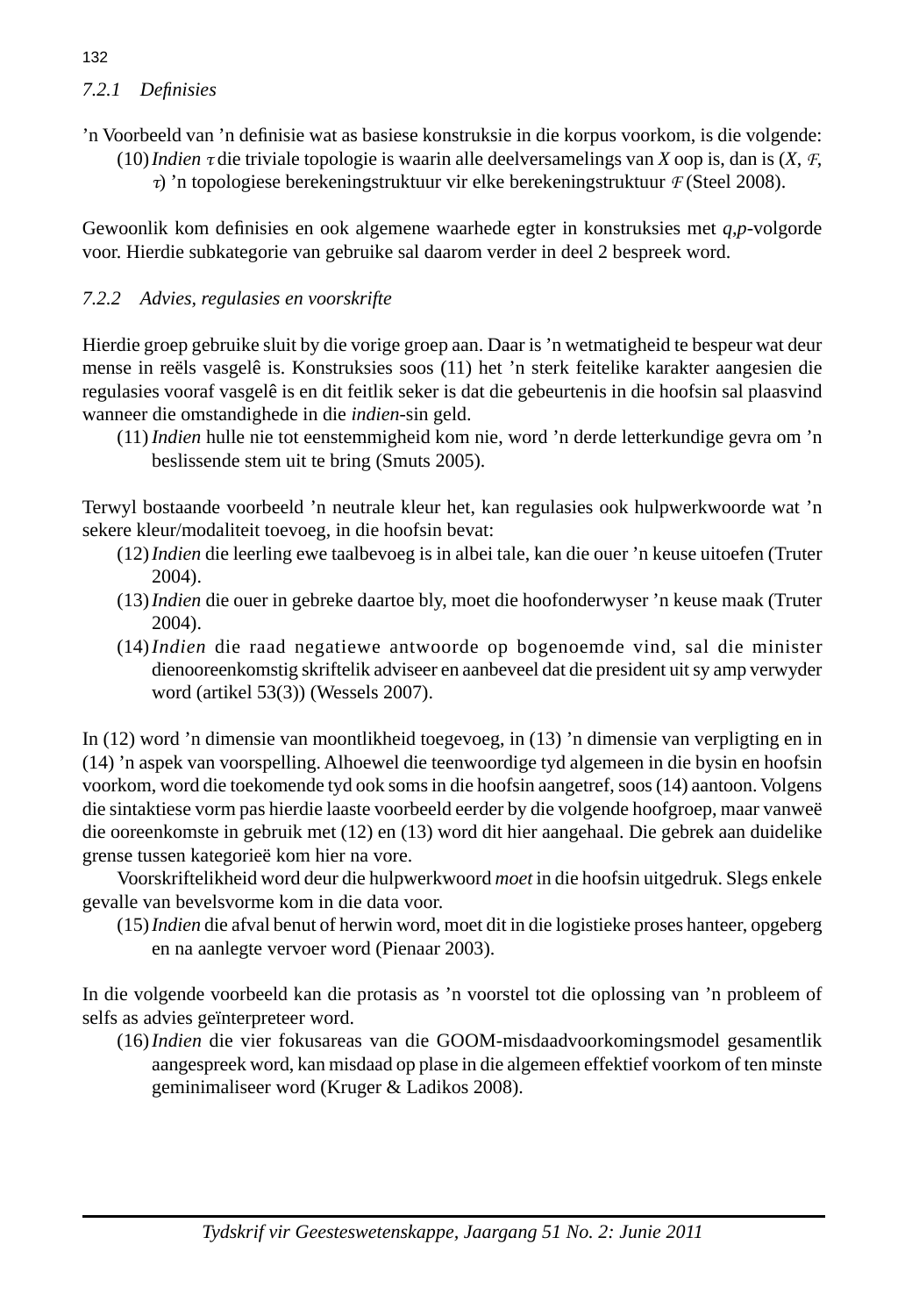Eenvoudige gevalle van moontlikheid, uitgedruk deur die modale hulpwerkwoord *kan*, kom herhaaldelik in die korpus voor:

- (17) *Indien* iemand voel dat hy/sy weens onregverdigheid moes aftree, kan 'n negatiewe ingesteldheid teenoor aftrede in alle waarskynlikheid geantisipeer word (Brunsdon & Lotter 2008).
- (18) *Indien* dit ontbreek, kan die vertaling verkeerdelik aangesien word as 'n vereenvoudigde parafrase (Vosloo 2007*).*

## *7.2.4 Verklarings en afl eidings in 'n epistemiese ruimte*

Tydens die interpretasie van bevindinge verklaar die skrywer in die hede wat in die verlede plaasgevind het. Daar vind 'n "terugredenering" plaas. In die raamwerk van Dancygier en Sweetser (2006) kan beweer word dat die *indien*-sin 'n epistemiese ruimte bou.

 (19) *Indien* 'n IN dus in onbeklemtoonde posisie 'n laer hertzwaarde toon as in 'n beklemtoonde posisie, beteken dit dat dit gereduseer het (Van Huyssteen & Wissing 2007).

'n Meer abstrakte voorbeeld waarin ook die werkwoord *beteken* in die hoofsin gebruik word, is die volgende.

 (20) *Indien* die oordele juis is, maar nie 'n negatiewe waardeoordeel veronderstel nie, beteken dit dat die betrokke "obskuriteite" en "geheimsinnighede" uiteindelik funksioneel is in die verhale en nie verder aandag verdien nie (John 2002).

In albei voorbeelde is die hoofwerkwoord *beteken* in die teenwoordige tyd. Die volgende voorbeeld wyk van die teenwoordig-teenwoordig-patroon af, deurdat die hoofwerkwoord in die verlede tyd is.

(21) *Indien* besinning ons nie hierby uitbring nie, het dit min opgelewer (De Beer 2007).

Die kombinasie teenwoordig-verlede van die werkwoordvorme is seldsaam. In ons korpus kom daar slegs ses gevalle voor. Dit ontbreek in Bosch (1984:94-97) se voorbeelde. In Xrakovskij (2005:34-35) se calculus van stellende voorwaardelike konstruksies word hierdie kombinasie as onmoontlik beskou vanweë 'n botsing van parameters. Die werklike tydverwysing van *p* en *q* is nie versoenbaar met die toelaatbare relatiewe tydvolgordes "*p* voor *q*" of "*p* gelyktydig met *q*" nie en die konstruksies val buite die calculus.

## *7.2.5 Logiese gevolg*

Enkele gevalle waar die stand van sake in die apodosis as 'n gevolg van die stand van sake in die protasis eksplisiet deur die skrywer gestel word, is waargeneem. Die werkwoord *volg*, soms in kombinasie met *dan*, kom in die apodosis voor. Dit gaan hier nie oor 'n "natuurlike" gevolg nie, maar oor 'n "logiese" gevolg in die redenasie van die skrywer.

 (22) *Indien* verreken word dat die staat deur een van die kring-souwereine aspekte van die werklikheid gestempel word, naamlik die regsaspek, *dan volg* dit vanself dat die staat nooit universalisties as die totaal-verband van die menslike samelewing gesien kan word nie (Strauss 2008).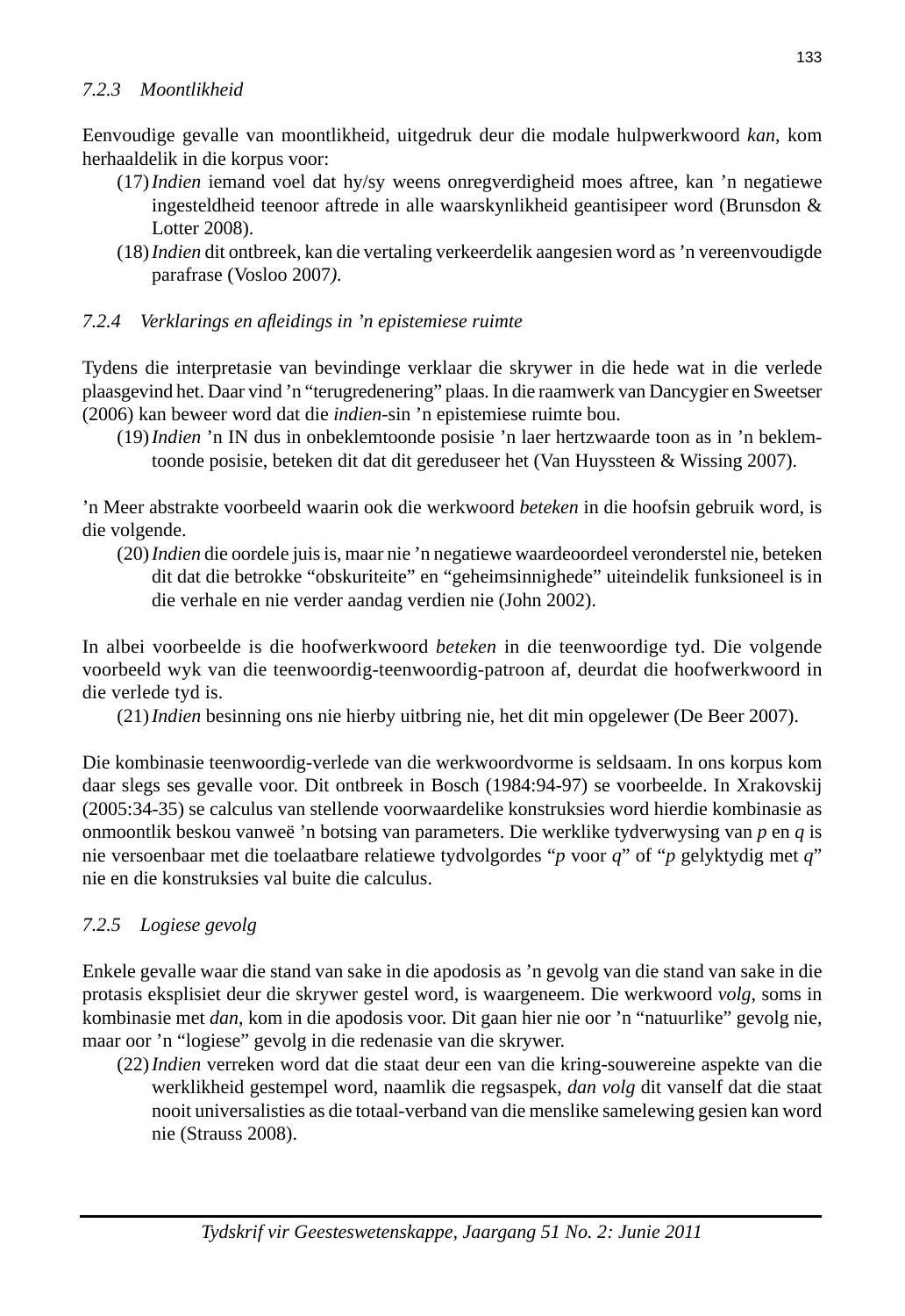(23) *Indien* 'n samelewing bereid is om verskeidenheid in taal, kultuur en godsdiens te akkommodeer, *volg* dit noodwendig dat die samelewing die verskeidenheid in opvoeding en onderwys sal akkommodeer (Smit & Oosthuizen 2006).

Die verskil tussen hierdie konstruksies en (21) byvoorbeeld, is die rigting van redenasie: van oorsaak na gevolg in plaas van gevolg na moontlike oorsaak. Hierdie konstruksies is dus verwant aan dié in 7.2.4, aangesien die denkruimte wat gebou word as epistemies beskou kan word. Hulle is egter ook verwant aan sogenaamde inhoudskonstruksies aangesien werklike moontlikhede uit die aard van die apodosis as "gevolgtrekkende" bysin, soms as gevolge geïnterpreteer word.

# *7.2.6 Wetenskaplike kommunikasie*

Opvallend is 'n tipe konstruksie waarin die werkwoord van die *indien*-sin die aktiwiteit van die navorser weerspieël wat dan insig tot gevolg sou hê.

- (24) *Indien* byvoorbeeld gelet word op enkele aspekte van dié kultuurhistoriese dimensies in die Afrikaanse taalomgewing, blyk dit dat daar heelwat raakvlakke ontstaan (Tempelhoff 2005).
- (25) *Indien* 'n mens 'n oorskouende blik oor die vier romans onder bespreking moet werp, is dit merkbaar dat Brink in al vier gevalle deur die narratiewe inrigting van die roman die moeite doen om die leser se aandag daarop te vestig dat dit 'n konstruksie is eerder as die 'waarheid' en dat hy nie op transparante wyse die stem van die slaaf of inheemse mens kan representeer nie (Viljoen 2002).
- (26) *Indien* ons daaroor nadink is dit opmerklik hoe 'n groot rol hierdie "beelde" gespeel het in die vorming van mense se religieuse identiteit *(*Wepener & Cilliers 2004*)*.

Die skrywer as navorser let op sake, werp 'n oorskouende blik en dink na. 'n Aktiwiteit wat ook in die data weerspieël word, is *vergelyk* (in die aanbieding van resultate). Dan is daar steeds iets wat *duidelik word/blyk/lyk* of *interessant* of *opvallend is*, ens. Die feitelike inligting aangaande die bevindinge word in die ingelyfde sinne van die apodosis versteek.

 Ook hier word die generiese teenwoordige tyd gebruik. Daar is 'n neiging om die werkwoord van die *indien*-sin in die lydende vorm te plaas soos in (24), alhoewel die bedrywende vorm ook voorkom met onderwerpe *'n mens* (25) en *ons* (26). Daar is nie 'n hegte binding tussen die bysin met *indien* en die hoofsin nie; die bewering in die hoofsin geld onafhanklik van die bewering in die bysin. Die *indien*-sin skep 'n ruimte vir die spraakhandeling van die spreker (vgl. Dancygier & Sweetser 2006:113), nie vir die gebeurtenis in die hoofsin nie, wat eintlik 'n stelling of bevinding van die navorser is.

## **7.3 Voorspellende stellings**

Die groep gebruike wat as voorspellend beskou kan word, lê verder weg van die feitelike kant en nader aan die teenfeitelike kant van die waarskynlikheidskontinuum. *Indien*-konstruksies word as irrealiskonstruksies beskou in dié sin dat die stand van sake wat in die *indien*-sin beskryf word, nog nie gerealiseer het nie. 'n Patroon wat duidelik in die korpus opval, is dié waar 'n teenwoordigetydvorm in die bysin en 'n toekomendetydvorm met *sal* in die hoofsin voorkom (presens-futurum). Voorspellings, waarskuwings, aanbevelings, voornemens en planne, asook "voorspellende regulasies" kom voor. Hierdie betekenisnuanses druk verskillende grade van moontlikheid en waarskynlikheid uit.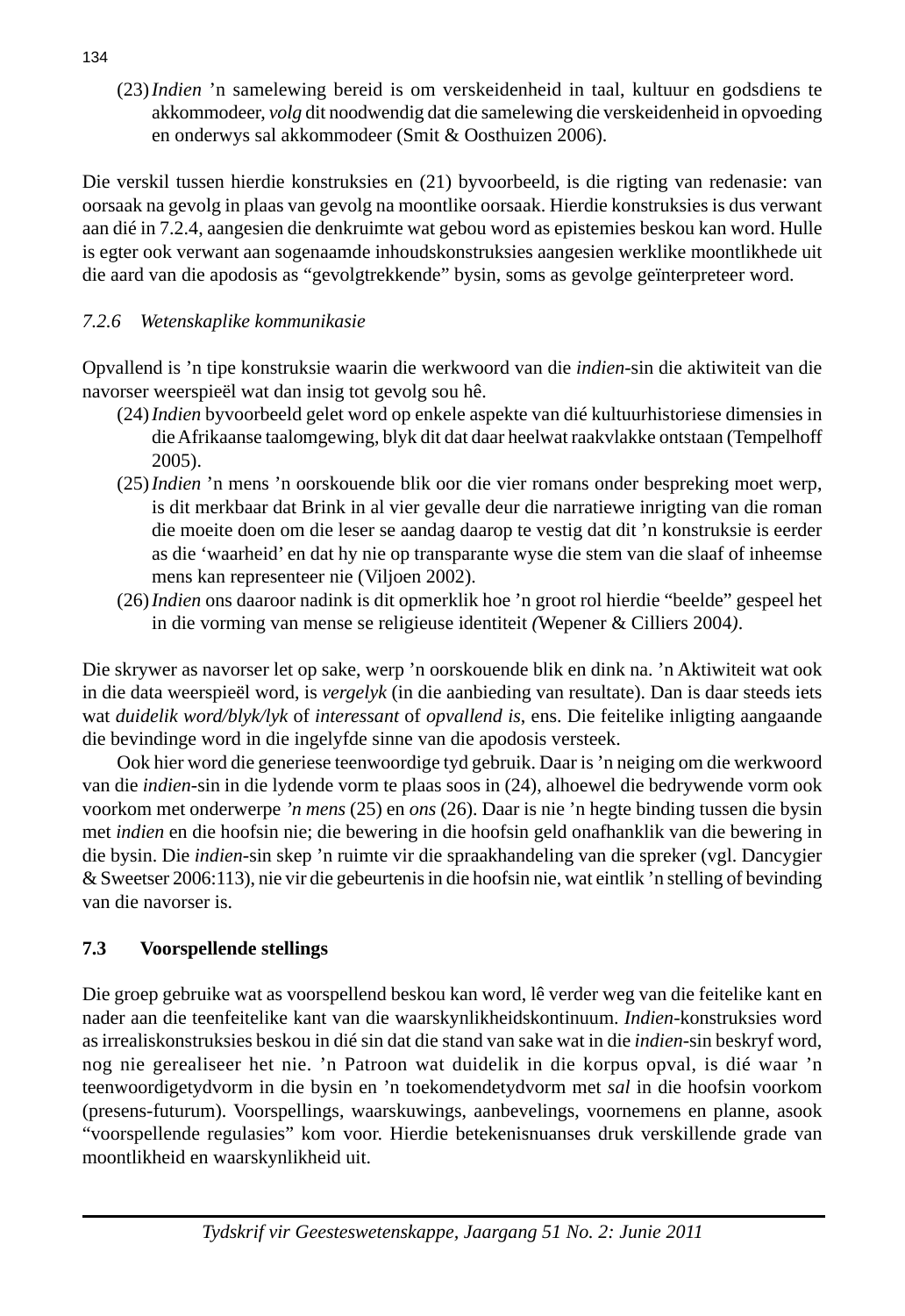## *7.3.1 Voorspellings*

Voorbeelde van voorspellings is die volgende:

- (27) *Indien* sake nie omgekeer word nie, sal die taal oor 'n eeu of twee as hy nog gepraat word – terugkeer na wat hy oorspronklik was, te wete 'n kombuistaal (Scholtz 2006).
- (28) *Indien* dié geveg verloor word, sal Afrikaans 'n nekslag kry waarvan hy bitter moeilik sal herstel (Scholtz 2006).

Die betekenisnuanses is nie altyd duidelik onderskeibaar nie en bostaande voorbeelde kan ook as waarskuwings vertolk word.

 In die bostaande voorbeelde vind nie slegs die gebeurtenis in die hoofsin in die toekoms plaas nie, maar ook die gebeurtenis in die bysin, terwyl die werkwoord van die bysin in die teenwoordige tyd is. Hierdie "teenwoordig vir toekomend" staan in die literatuur as "tydverskuiwing na agter" (*tense backshifting* (Dancygier & Sweetser, 2006:43)) bekend. In konstruksies soos dié met *indien*  word agtergrond-denkruimtes gekonstrueer waarteen die hoofsin gebruik kan word om 'n voorspelling te maak (Dancygier & Sweetser 2006:43). Die teenwoordigetydvorm in die bysin dui op 'n tipe landmerktyd (Dancygier & Sweetser 2006:46). Genoemde skrywers wys daarop dat dié patroon in Engels by *if* en by tydaanduiders soos *after* en *before* voorkom.

 In die volgende voorbeeld kom 'n toekomende tyd, uitgedruk met *gaan*, in die bysin voor, terwyl *sal* in die hoofsin gebruik word.

 (29) *Indien* hy ooit 'n nuwe weergawe van sy literatuurgeskiedenis gaan publiseer, of die bestaandes sou bywerk, sal hy dié skrywers en digters na alle waarskynlikheid relatief sentraal stel in die kanon (Van Coller 2004).

## *7.3.2 Aanbevelings, planne en voornemens*

In (30) hieronder word 'n voorspellende *indien*-konstruksie gebruik om aanbevelings op grond van navorsing te maak. Dit kan ook as planne om 'n probleem aan te pak geïnterpreteer word. In (31) berus 'n aanbeveling op 'n veronderstelling.

- (30) *Indien* sodanige navorsing die resultate van hierdie ondersoek bevestig, sal die twee aangewese stappe die volgende wees: ouerbegeleiding en die instel van doeltreffende maatreëls om dissipline te verseker (Wolhuter & Oosthuizen 2003).
- (31) *Indien* die spreker veronderstel dat die aangesprokene die betrokke persoon wat Johan heet, nie ken nie, sal 'n uitdrukking soos my broer meer gepas wees (Ponelis 2006).

In (32) druk die skrywer 'n persoonlike voorneme uit en die konstruksie is minder neutraal as die bostaande gevalle.

 (32) *Indien* die "regte" woord of grammatiese konstruksie nie pas nie, sal ek dit koelbloedig oorboord gooi (Teise & Van Coller 2004).

## **7.4 Hipotetiese stellings**

Verskillende grade van onwaarskynlikheid kom in die omgewing van die teenfeitelike pool op die kontinuum voor. In die volgende voorbeelde word 'n hipotetiese stand van sake veronderstel, maar daar is 'n moontlikheid dat die stand van sake in die apodosis sal realiseer.

 (33) *Indien* skoolhandboeke en bloemlesings ook geraadpleeg sou kon word, sou die prentjie vollediger word (Van Coller 2004*).*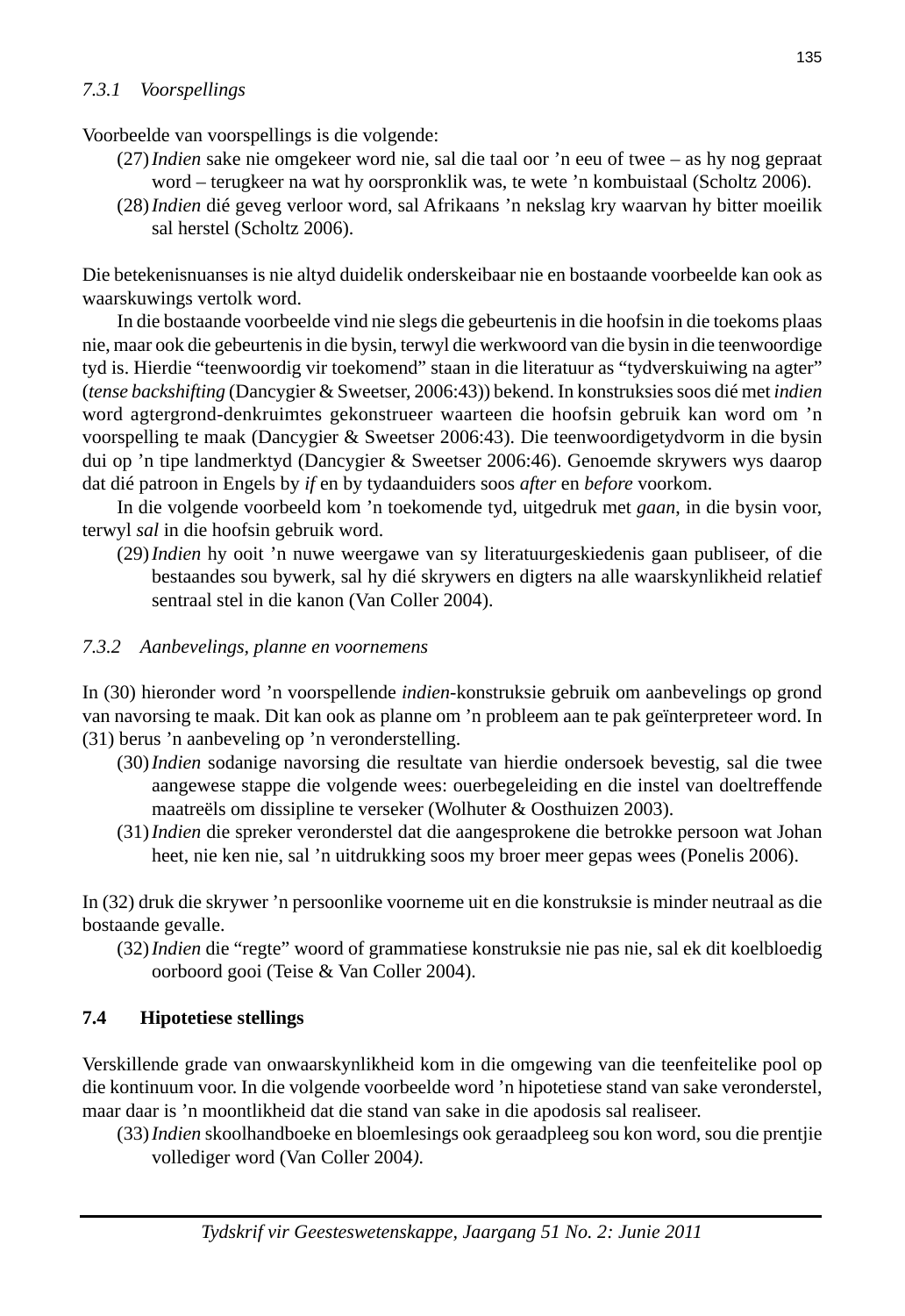(34) *Indien* daar enige uitskieters sou voorkom, sal dit geen rol speel nie en die data nie beïnvloed nie ... (Naudé et al. 2002).

In (33) impliseer die protasis dat skoolhandboeke en bloemlesings nog nie geraadpleeg is nie, maar die moontlikheid bestaan dat dit wel gedoen kan word. In (34) impliseer die skrywer dat hy/sy van mening is dat dit onwaarskynlik is dat daar uitskieters sal voorkom, maar dat daar tog 'n geringe moontlikheid bestaan dat dit wel sal voorkom.

 Die volgende voorbeeld kan as teenfeitelik beskou word aangesien die *indien*-sin die teenoorgestelde uitdruk as wat waarskynlik gebeur het. 'n Negatiewe denkruimte waarin oor 'n alternatiewe moontlikheid in die verlede gefilosofeer word, word geskep.

 (35) *Indien* erdwurms byvoorbeeld nie Pb geakkumuleer het nie sou dit moontlik minder "biobeskikbaar" gewees het vir inname deur kleinsoogdiere (Reinecke & Reinecke 2006).

In (36) word teenfeitelikheid in sowel bysin as hoofsin uitgedruk. Die skrywer behoort nie tot 'n groep wat Engelssprekend is nie en die stand van sake in die apodosis geld nie.

 (36) *Indien* ons Engelssprekend was, was die volgende afbeelding voor die hand liggend. (Pauw 2007).

Deur die gebruik van die verledetydvorme word afstand geneem van die werklikheid waarin die skrywer hom/haar bevind (vgl. Dancygier & Sweetser 2006:60-61). Die hulpwerkwoord *sou* kom algemeen in die hoofsin (in kombinasie met 'n ander verledetydvorm) of bysin of in beide voor. Spekulasie oor hipotetiese tipes stand van sake in die verlede, hede of toekoms word uitgedruk:

- (37) *Indien* die resultate wel baie anders sou wees, bly die vraag hoe chirurgie, veral in die openbare sektor waar die probleem waarskynlik groter is, daarop sal reageer. (Van Niekerk 2002).
- (38) *Indien* die kwessie van eenheid en verskeidenheid vanuit hierdie sentrale leerstuk van die Christendom beredeneer was, sou die idee van diversiteit nooit buite verband geruk kon word deur die eenheid na die onsigbare of die hiernamaals te verplaas nie (Loubser 2003).
- (39) *Indien* die Suider-Afrikaanse volke nie reeds self die grondtal tien ontdek en gebruik het nie, sou hulle maklik hierdie gebruik vanaf die Arabiese handelaars tydens hul 700 jaar lange kontak (*sic*) oorgeneem het (Durand 2004).
- (40) *Indien* egter net met die Totius-omdigting volstaan sou word (soos ook voorgestel is), sou dit 'n ernstige verskraling beteken het (Kloppers 2003).

## **8. VRAE EN BEVELE IN DIE APODOSIS**

Die protasis van *indien*-konstruksies kan gebruik word om 'n reële of hipotetiese agtergrondruimte te skep waarin 'n probleem of vraag gestel word. Sommige vrae is retoriese vrae wat gebruik word om kritiek te lewer, soos in die volgende voorbeelde:

- (41) *Indien* demokrasie letterlik die mag van die mense beteken, ontstaan die vraag: Laat demokrasie inderdaad die mag aan die mense oor, of bly dit steeds 'n kwessie van die regeerders wat die mag het, of ontvang het, en dat dit hulle verder min skeel wat die wil van die mense is wat vir hulle gestem het? (De Beer 2006).
- (42) *Indien* die gangbare, kommersiële landbou inherent onvolhoubaar is, wat is dan die sin van die voorvoegsel "volhoubare"? (Van der Walt 2006).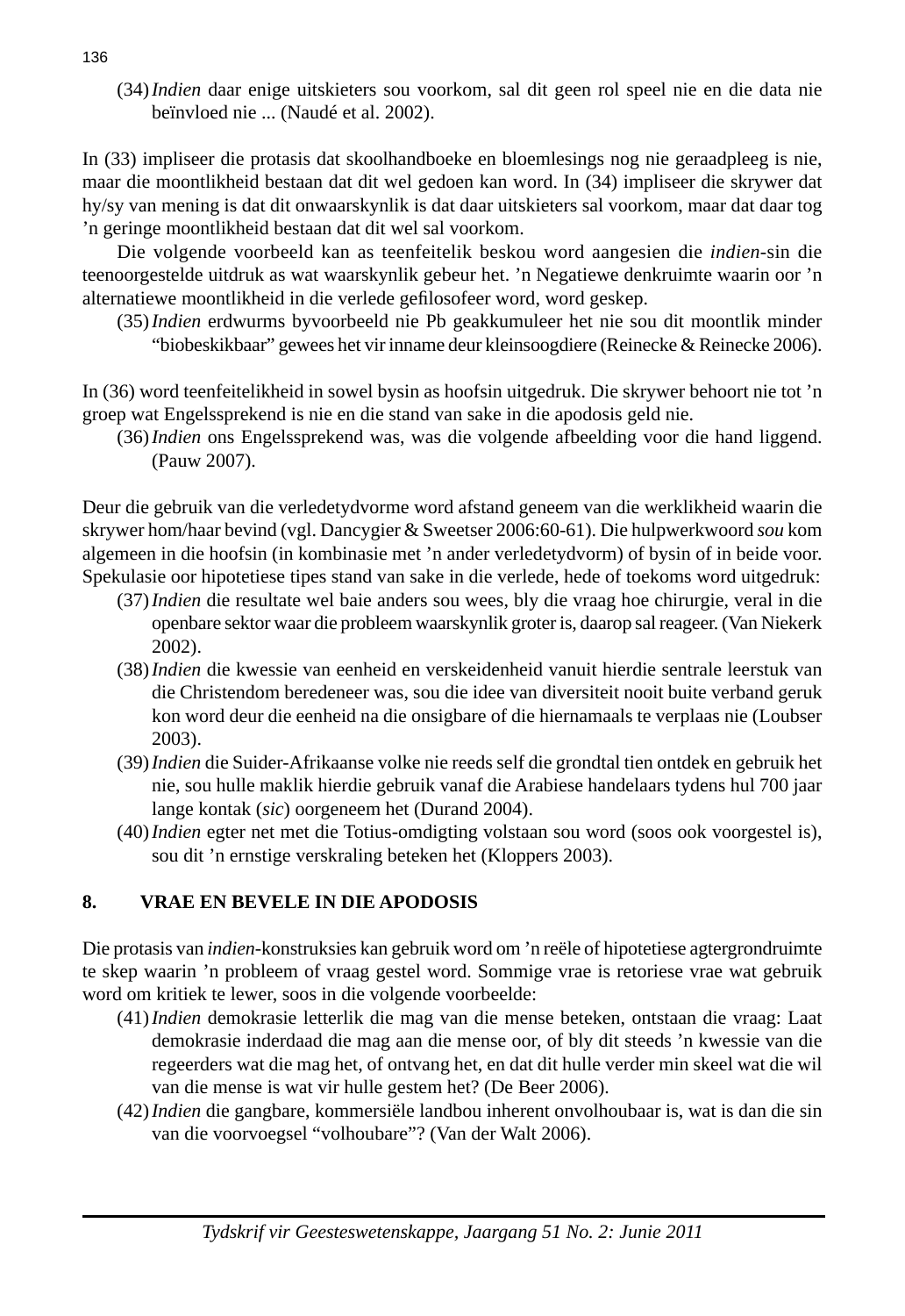In hierdie soort vrae kom die korrelaat *dan* dikwels voor. Ander vrae wat in die korpus voorkom, is navorsingsvrae wat gebruik word om 'n ondersoek te rig, byvoorbeeld:

 (43) Die tweede vraag is: *indien* dit wel sy taak is, wie se waardes moet deur die skool onderrig of bevorder word? (Rens et al. 2005).

Gevalle van indirekte vrae kom ook voor:

 (44) *Indien* Hegel se kritiek op Kant in die terme van die verhaal hierbo oor demonisering vertaal word, kan gevra word of die poging om die werklikheid aan die gesag van die abstrak-universele sedewette van die transendentale rede te onderwerp, nie demonisering moontlik maak nie (Goosen 2007).

Voorbeeld (45) is een van die seldsame gevalle van *indien*-konstruksies met 'n bevelsvorm in die apodosis:

 (45) *Indien* 'n mens graag wil weet hoe 'n post-modernistiese teologie 'n fundamentele Bybelse waarheid soos Christus se opstanding op subtiele wyse bevraagteken, lees dan hierdie boek (Van Aardt 2006).

# **9. DIE KORRELAAT** *DAN*

In die apodosis van basiese *indien*-konstruksies kan die anaforiese bywoord *dan* optree. *Dan*  verwys terug na die stand van sake in die protasis en het die betekenis van "in dié geval" (vgl. Bosch 1984:72). Die normale posisie van *dan* is aan die begin van die hoofsin. In vraag- en bevelsinne skuif dit egter weg uit die aanvangsposisie, soos in (42) en (45) hierbo.

 Ten opsigte van die fakultatiewe aard van *dan* kan *indien*-konstruksies op 'n kontinuum geplaas word. Ons volstaan met drie moontlikhede:

- (46) *Indien* die werknemer intrinsiek bemagtig voel (of is) om die ingreep te maak, *dan* volg werkstevredenheid (De Beer et al. 2007).
- (47) *Indien* die huis volgens Bachelard se opvatting een van die sterkste kragte in die integrasie van die denke, herinneringe en drome van die mens is, *dan* impliseer die vervalle strukture die disintegrasie van die denke, herinneringe en drome, met gepaardgaande angs (Nel 2005).
- (48) *Indien* die oppergesag van God as 'n Calvinistiese beginsel beskou moet word en volksoewereiniteit as 'n "patriotse" beskouing, *dan* was Kruger 'n "Calvinis en patriot" (De Klerk 2006).

Dit wil voorkom of (46) makliker lees indien *dan* weggelaat word, terwyl (48) feitlik onleesbaar is sonder *dan*. 'n Tussenposisie word deur (47) verteenwoordig. Daar is 'n neiging in die korpus om *dan* te gebruik by die uitdrukking van 'n gevolg, asook wanneer die *indien*-sin lank is en/of 'n ingewikkelde sinstruktuur het. In eersgenoemde geval wil dit voorkom of dit gebruik word vir beklemtoning, in laasgenoemde om die leser se aandag weer te fokus.

# **10. SAMEVATTING**

Ter wille van oorsigtelikheid word kortliks na die frekwensies van verskillende soorte basiese *indien*-konstruksies in hierdie korpus van wetenskaplike artikels verwys. Vraag- en bevelsvorme is relatief skaars. Sewe-en-twintig basiese konstruksies (2,4%) bevat 'n direkte vraag in die apodosis en drie (0,2%) 'n bevel. Die orige 1075 basiese *indien*-konstruksies bestaan slegs uit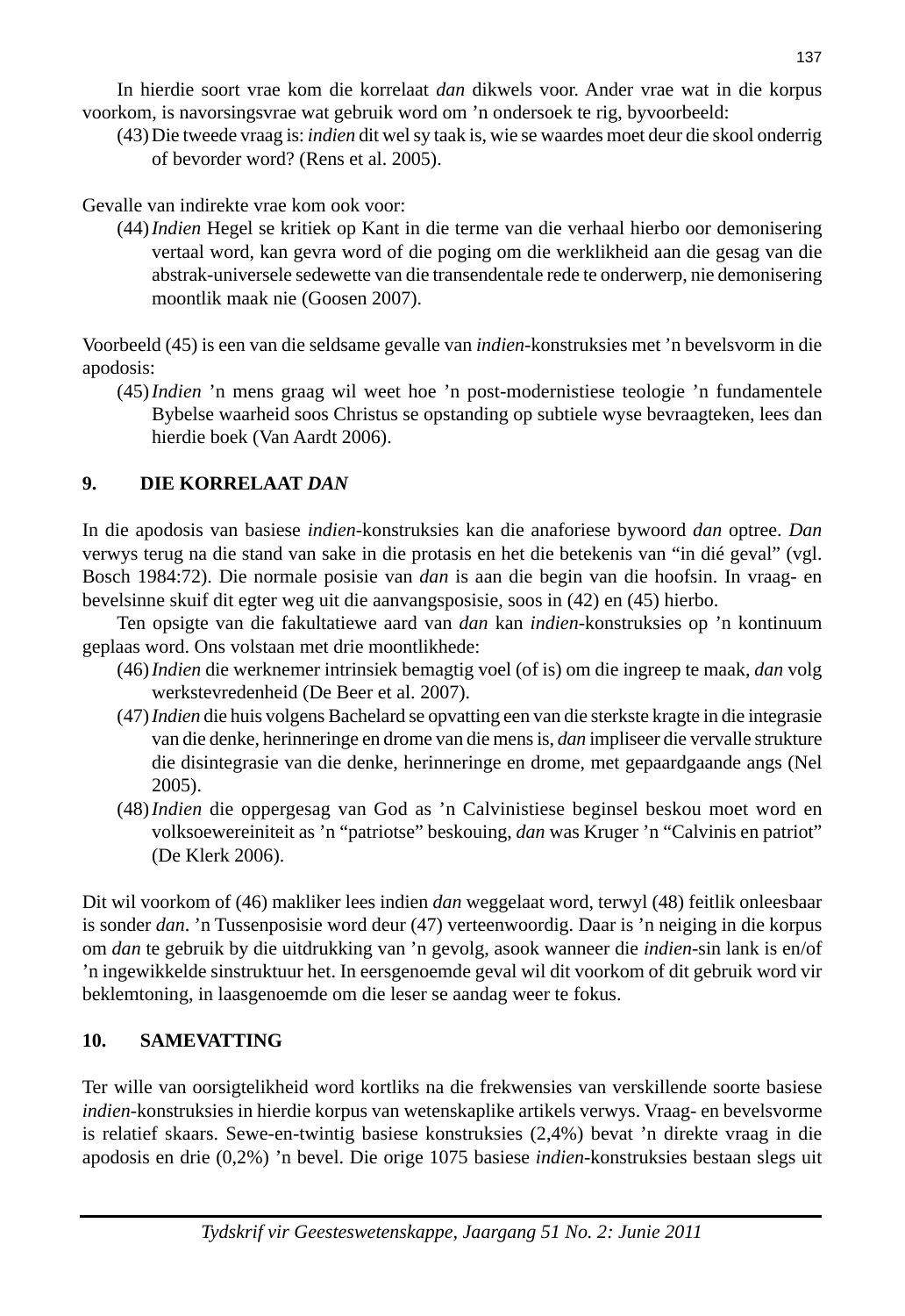stellings. Die verspreiding van die breë kategorieë vir stellende *indien*-konstruksies word in tabel 1 uiteengesit.

| Kategorie   | <b>Mededelings</b><br>oor die<br>verlede | <b>Mededelings</b><br>in teenwoor-<br>digetydvorm | Voorspellende Hipotetiese<br>stellings<br>(moontlik) | stellings<br>(teenfeitelik) | Totaal |
|-------------|------------------------------------------|---------------------------------------------------|------------------------------------------------------|-----------------------------|--------|
|             | (feitelik)                               | (moontlik)                                        |                                                      |                             |        |
| Aantal      | 16                                       | 750                                               | 122                                                  | 187                         | 1075   |
| Persentasie | 1.5%                                     | 69,8%                                             | 11.0%                                                | 17.4%                       | 100%   |

**TABEL 1:** Verspreiding van basiese stellende *indien*-konstruksies in die korpus

Die hipotetiese stellings wat verskillende grade van onwaarskynlikheid uitdruk, vorm getalsgewyse 'n veel kleiner kategorie as die totaal van die meer feitelike kategorieë. Hierdie verskynsel hou waarskynlik met die onderwerpe waaroor die wetenskaplike artikels handel en die skryfstyl van die outeurs verband. Die grootste kategorie is mededelings in teenwoordigetydvorm, wat 'n verskeidenheid subkategorieë insluit (vgl. 7.2). Die teenwoordig-teenwoordig-kombinasie is die mees voorkomende werkwoordpatroon by basiese *indien*-konstruksies.

## **11. GEVOLGTREKKING**

 In hierdie artikel, die eerste deel van 'n beskrywing van die gebruike van *indien*-konstruksies soos wat dit in wetenskaplike tydskrifte aangetref is, het die hooffokus op basiese/prototipiese konstruksies geval. Uit 'n verskeidenheid moontlike parameters is die mate van waarskynlikheid dat 'n gebeurtenis sal plaasvind, as rigtinggewer gekies om die gebruike van die konstruksies te klassifi seer. Die verband tussen die mate van waarskynlikheid en die keuse van werkwoordpatrone het na vore gekom. Dit is opvallend dat 'n verskeidenheid gebruike in 'n generiese teenwoordige tyd uitgedruk word. Daar is 'n komplekse interaksie tussen verskillende parameters waargeneem.

 Deurdat werklike gebruiksdata ondersoek is, is aangetoon dat seldsame kombinasies van werkwoordpatrone soos teenwoordig-verlede, wel in voorwaardelike konstruksies voorkom en ons wil aanbeveel dat dit wel in tipologiese studies verreken moet word.

 In die tweede artikel word gemerkte konstruksies ondersoek, waarna oorkoepelende gevolgtrekkings aangebied sal word.

#### **BIBLIOGRAFIE**

#### **Databronne**

Brunsdon, A.R. & Lotter, G.A. 2008. Aftrede as integrasionele taak. *Koers,* 73(2):283-302.

- Butler, H.J.B. & Kok, O.B. 2006. Voedingsassosiasie tussen vee-reiers (Bubulcus ibis) en soogdiergashere in die sentrale Vrystaat. *Suid-Afrikaanse Tydskrif vir Natuurwetenskap en Tegnologie,* 25(1):1-18.
- Carl, A. 2007. Onderwysers in die Wes-Kaap se persepsies en belewing van huidige onderwysveranderinge: vir of teen? *Acta Academica,* 39(3):200-223.
- De Beer, F. 2006. Demokrasie of demodinamiek die internet en demokrasie. *Tydskrif vir Geesteswetenskappe,* 46(2):159-170.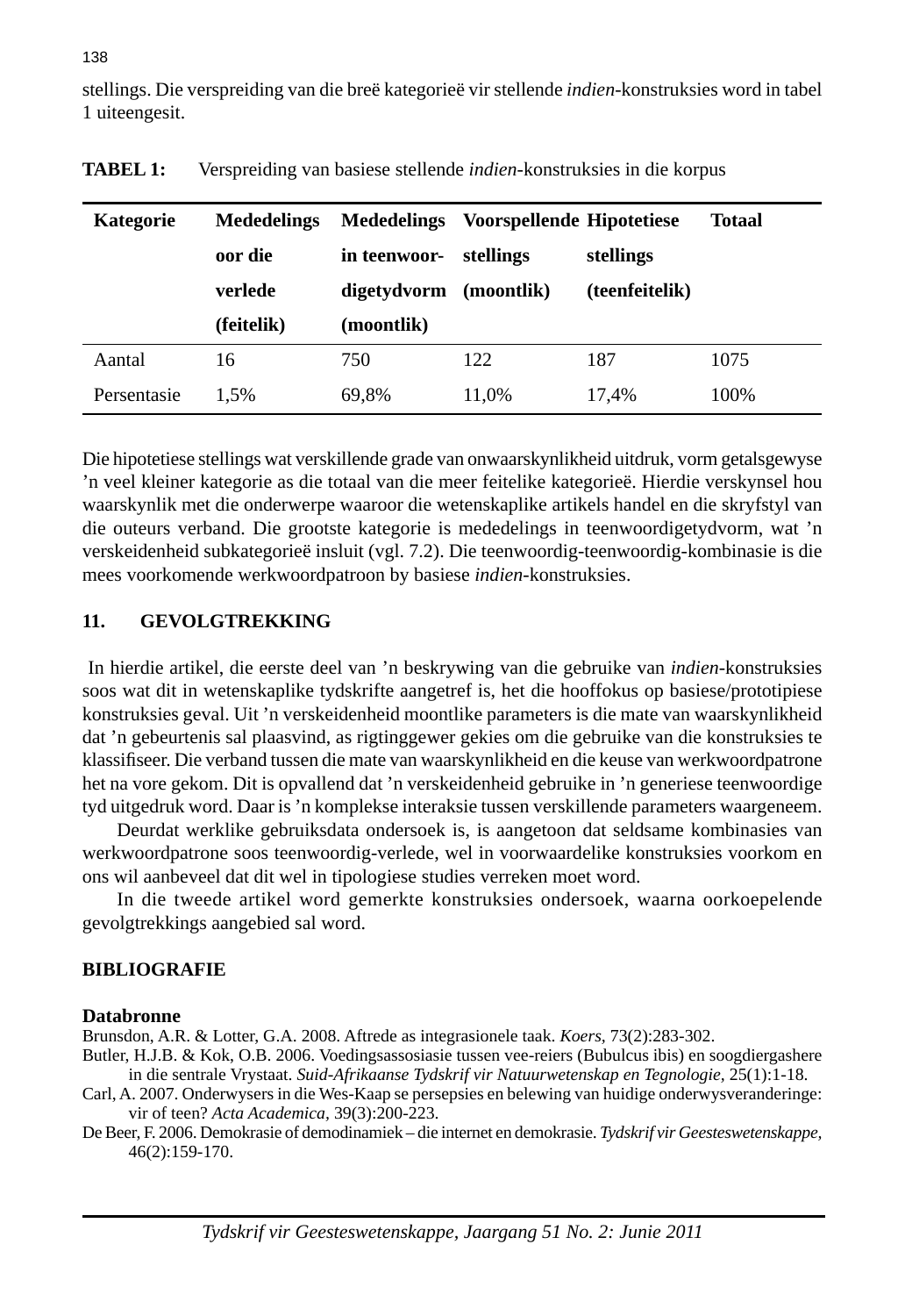- De Beer, C.S. 2007. Filosofiese besinning oor geweld: uitdagings aan informatiseringstrategieë. Tydskrif vir *Geesteswetenskappe,* 47(4 Supplement):3-27.
- De Beer, T., Mentz, K. & Van der Walt, H. 2007. Die mate van werkstevredenheid ervaar deur 'n groep Afrikaanssprekende onderwysers. *Tydskrif vir Geesteswetenskappe,* 47(2):192-206.
- De Klerk, P. 2006. Die politieke beskouinge van Paul Kruger interpretasies oor 'n tydperk van 125 jaar. *Tydskrif vir Geesteswetenskappe,* 46(2):171-183.
- Durand, J.F. 2004*.* Die ontdekking van 'n voorwerp naby Mapungubwe wat moontlik as 'n abakus gebruik was. *Suid-Afrikaanse Tydskrif vir Natuurwetenskap en Tegnologie,* 23(3):46-52.
- Goosen, D. 2007. Demonisering en demokrasie. *Tydskrif vir Geesteswetenskappe,* 47(2):142-154.
- Groenewald, E.G. & Van der Westhuizen, A.J. 2003. Enkele aspekte van die fi siologie van blomvorming by fotoperiodies sensitiewe plante. *Suid-Afrikaanse Tydskrif vir Natuurwetenskap en Tegnologie,* 22(1):6- 13.
- John, P. 2002. Vanaf die enigmatiese na die ongeriefl ike: Die "gevaarlike kennis" van Eben Venter se *Twaalf*  (2000). *Stilet,* XIV(1):118-134.
- Kloppers, E. 2003. Die postmodernisme, nostalgie en die himniese geheue. *Stilet,* XV(2):200-217.
- Kruger, F. & Ladikos A. 2008. Die ontwikkeling van 'n misdaadvoorkomingsmodel binne 'n kommersiële produksiegebied. *Tydskrif vir Geesteswetenskappe,* 48(4):439-453.
- Loubser, J.A. 2003. Kringdans: Die heilige Drie-eenheid as grond vir eenheid én verskeidenheid. *Tydskrif vir Geesteswetenskappe,* 43(3):149-163.
- Maree, K. & Louw, I. 2007. Die aard, doel en effektiwiteit van assessering in tersiêre wiskunde aan die Tshwane Universiteit van Tegnologie. *Suid-Afrikaanse Tydskrif vir Natuurwetenskap en Tegnologie,* 26(4):279-297.
- Naudé, H., Maree, J.G. & Putter, E. 2002. Bruikbaarheid van die *Swanson Cognitive Processing Test* vir Suid-Afrikaanse leerders met epilepsie. *Tydskrif vir Geesteswetenskappe,* 42(2):94-106.
- Nel, A. 2005. *Tot verhaal kom*: Dagboek teen ontheemding en verlies. *Stilet,* XVII(2):87-103.
- Pauw, J.C. 2007. Wetenskap en moraliteit. As jy lieg sal jy steel ook*. Tydskrif vir Geesteswetenskappe,*  47(2):165-180.
- Pienaar, W.J. 2003. Logistieke bestuur: die oorsprong, konseptuele ontwikkeling en betekenis daarvan as 'n hedendaagse studiegebied. *Suid-Afrikaanse Tydskrif vir Natuurwetenskap en Tegnologie,* 22(2):52-60.

Ponelis, F.A. 2006. Bepaaldheid in nominaalkonstruksies. *Tydskrif vir Geesteswetenskappe,* 46(3):328-347.

- Reinecke, A.J. & Reinecke, S.A. 2006. Die konsep van biobeskikbaarheid en die neerlê van eenvormige standaarde vir toelaatbare chemiese kontaminante in die grond. *Suid-Afrikaanse Tydskrif vir Natuurwetenskap en Tegnologie,* 25(3):149-164.
- Rens, J.A., Van der Walt, J.L. & Vreken, N.J. 2005. Waarde-opvoeding in Skole: Kan dit? Moet dit? *Tydskrif vir Christelike Wetenskap,* 41(3):215-229.
- Scholtz, L. 2006. Die belang van Afrikaanse onderwys vir die oorlewing van die taal. *Tydskrif vir Geesteswetenskappe,* 46(4):470-481.
- Scholtz, M. 2001. Dekriminalisering van prostitusie: 'n nuwe benadering vir 'n eeu oue kwessie? *Tydskrif vir Geesteswetenskappe,* 41(2):150-157.
- Smit, M. & Oosthuizen, I. 2006. "!ke e: /xarra / /ke" Eenheid in verskeidenheid in die onderwys. *Tydskrif vir Geesteswetenskappe,* 46(4):515-528.
- Smuts, J.P. 2005. Die Akademie se letterkundepryse. *Tydskrif vir Geesteswetenskappe,* 45(1):1-14.
- Steel, S.J. 2008. Statistiese model seleksie. *Suid-Afrikaanse Tydskrif vir Natuurwetenskap en Tegnologie,*  27(4 Supplement):38-56.
- Strauss, D.F.M. 2008. Transformasie en die Regstaat (Burgerstaat): Tussen die Scylla van die herstel van begane onreg en die Charybdis van 'n ondemokratiese magstaatinhoud wat aan die slagspreuk "verteenwoordigend van die demografie" gegee word. *Tydskrif vir Geesteswetenskappe*, 48(1):58-77.
- Teise, V.N. & Van Coller, H.P. 2004. *Magersfontein, o Magersfontein!* (Etienne Leroux) as leesuitgawe 'n edisietegniese evaluering. *Stilet,* XVI(2):125-146.
- Tempelhoff, J.W.N. 2005. 'n Historiografiese verkenning van watergeskiedenis. *Koers*, 70(3):473-514.
- Truter, E.J.J. 2004. Taalbeleid in die onderwys. *Acta Academica,* Supplementum 2:123-150.
- Truter, E.J.J. & Lubbe, H.J. 2002. Die polemiek in die oorgangstyd (1994-1996) rondom die taalbesluite van die South African Broadcasting Corporation (SABC) rakende Afrikaans. *Tydskrif vir Geesteswetenskappe,* 42(3):197-214.
- Van Aardt, W.J. 2006. Beginsels en metodes vir die bepaling van die ouderdom van hominied fossiele en hulle vindplekke. *Koers,* 71(2, 3, 4):587-610.
- Van Coller, H.P. 2004. Is Leroux 'n vergete skrywer? *Stilet,* XVI(1):2-31.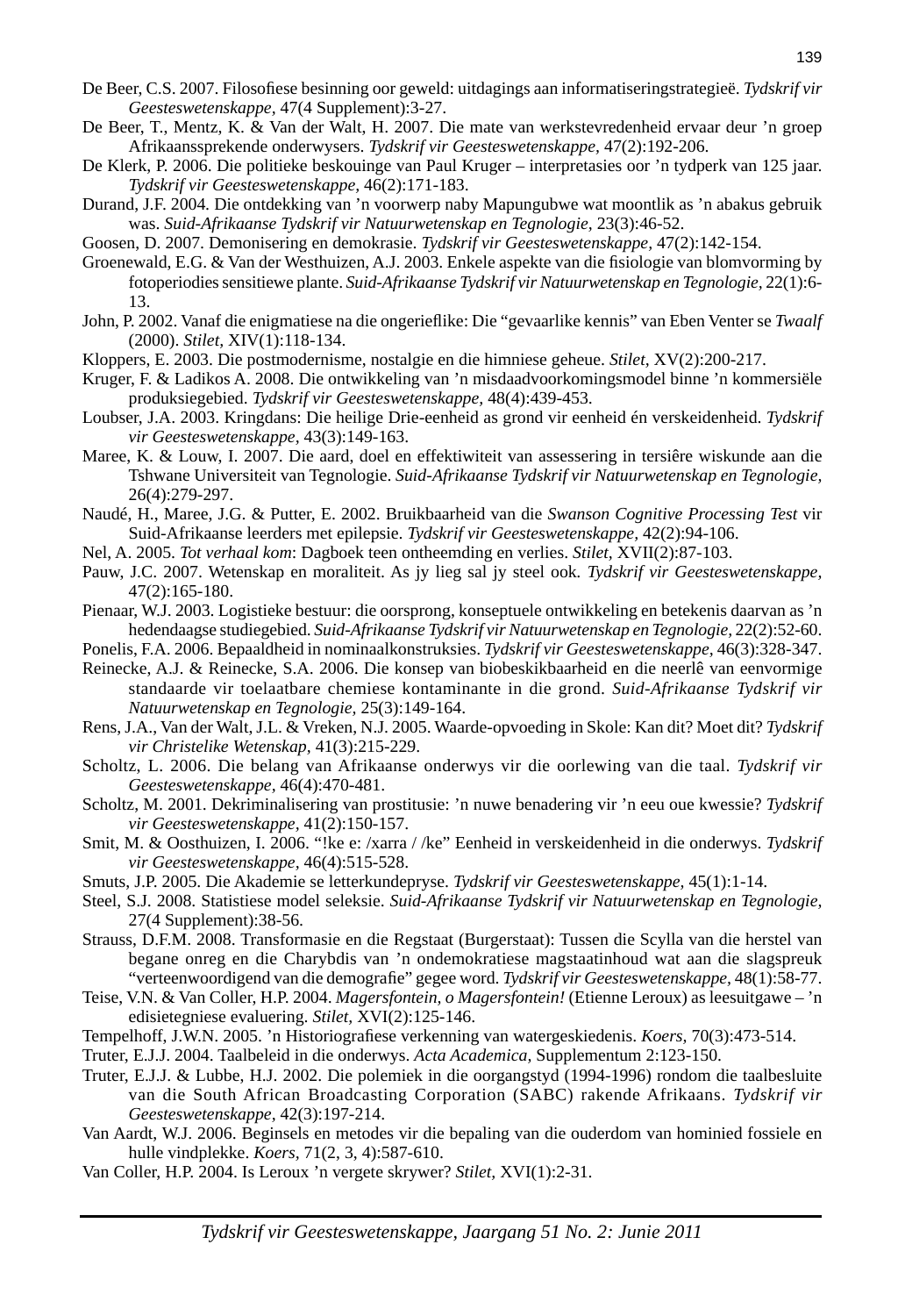- Van der Walt, B.J. 2006. Koers in die Krisis van die Landbou. *Tydskrif vir Christelike Wetenskap,* 42(3):85- 110.
- Van Huyssteen, G.B. & Wissing D. 2007. Datagebaseerde aspekte van Afrikaanse reduplikasies. *Southern African Linguistics and Applied Language Studies,* 25(3):419-439.

Van Niekerk, A.A. 2002. Mediese etiek en chirurgie. *Tydskrif vir Geesteswetenskappe,* 42(4):260-272.

- Van Niekerk, E.J. & Aucamp, B.B. 2003. Sinkretistiese Tendense in die Hedendaagse Suid-Afrikaanse Onderwys. *Tydskrif vir Christelike Wetenskap,* 39(3):67-85.
- Viljoen, L. 2002. Kan die slaaf praat? Die stem van die slaaf in enkele Brink-romans. *Stilet,* XIV(2):92-116.
- Vorster, C.M. & Du Plooy, J. 2005. Enkele Kanttekeninge en Transendentaalkritiese Opmerkings met verwysing na die Ontstaan en Promovering van Neurolinguistiese Programmering. *Tydskrif vir Christelike Wetenskap,* 41(1):235-264.
- Vosloo, F. 2007. Antjie Krog se vertaling *die sterre sê 'tsau'*: brug tussen vreemde en bekende. *Stilet,* XIX(2):83-99.
- Wepener, C. & Cilliers, J. 2004. Portrette wat praat: Gereformeerde "konsistorie-kuns" as *locus theologicus*. *Tydskrif vir Geesteswetenskappe,* 44(4):333-345.
- Wessels, B. 2007. Perspektief op die onafhanklikheid van die Bank van Engeland, die Reserwebank van Nieu-Seeland en die Suid-Afrikaanse Reserwebank. *Tydskrif vir Geesteswetenskappe,* 47(1):13-27.
- Wolhuter, C.C. & Oosthuizen, I.J. 2003. 'n Leerderperspektief op dissipline: 'n kwalitatiewe ontleding. *Koers,* 68(4):437-456.

#### **Literatuur**

- Bosch, A.B. 1984. *'n Sintaktiese ondersoek na die gebruik van onderskikkende voegwoorde en sinsverbindende woorde in Afrikaans*. Ongepubliseerde proefskrif: Rhodes Universiteit.
- Comrie, B. 1986. Conditionals: a typology. In Traugott, E.C., Ter Meulen, A., Reilly, J.S. & Ferguson, C.A. (eds). *On conditionals*. Cambridge: Cambridge University Press.
- Dancygier, B. & Sweetser, E. 2006. *Mental spaces in grammar: conditional constructions*. Cambridge Studies in Linguistics 108. Cambridge: Cambridge University Press.
- Ford, C.E. & Thompson, S.A. 1986. Conditionals in discourse: a text-based study from English. In Traugott, E.C., Ter Meulen, A., Reilly, J.S. & Ferguson, C.A. (eds). *On conditionals*. Cambridge: Cambridge University Press.
- Givón, T. 1995. *Functionalism and Grammar*. Amsterdam/Philadelphia: John Benjamins.
- Harris, M.B. 1986. The historical development of SI-clauses in Romance. In Traugott, E.C., Ter Meulen, A., Reilly, J.S. & Ferguson, C.A. (eds). *On conditionals*. Cambridge: Cambridge University Press.
- Huddleston, R. & Pullum, G.K. 2002. *The Cambridge grammar of the English language*. Cambridge: Cambridge University Press.
- Johnson-Laird, P.N. 1986. Conditionals and mental models. In Traugott, E.C., Ter Meulen, A., Reilly, J.S. & Ferguson, C.A. (eds). *On conditionals*. Cambridge: Cambridge University Press.
- König, E. & Van der Auwera, J. 1988. Clause integration in German and Dutch conditionals, concessive conditionals, and concessives. In Haiman, J. & Thompson, S.A. (eds). *Typological studies in language 18. Clause combining in grammar and discourse*. Amsterdam: John Benjamins.
- Lakoff, G. 1987. *Women, Fire, and Dangerous Things. What Categories Reveal about the Mind*. Chicago: The University of Chicago Press.
- Lehmann, C.1988. Towards a typology of clause linkage. In Haiman, J. & Thompson, S.A. (eds). *Typological studies in language 18. Clause combining in grammar and discourse*. Amsterdam: John Benjamins.
- Matthiesen, C. & Thompson, S.A. 1988. The structure of discourse and 'subordination'. In Haiman, J. & Thompson, S.A. (eds). *Clause combining in grammar and discourse*. Amsterdam: John Benjamins.
- Messerschmidt, J.J.E. 1997. Voegwoorde sonder grense. In Kotzé, E.F. (samesteller). *SA Linguistiek 1997*. Referate gelewer tydens die 33ste Jaarkongres van die Linguistevereniging van Suider-Afrika (LVSA) gehou aan die Universiteit van Natal (Durban), 2-4 Julie.
- Messerschmidt, J.J.E. 2009. Die gebruik van die onderskikker *wanneer* in hipotaktiese verbindings. *Tydskrif vir Geesteswetenskappe,* 49(1):160-178.
- Nuyts, J. 2007. Cognitive and Functional Linguistics. In: Geeraerts, D. & Cuyckens, H. (eds). *The Oxford Handbook of Cognitive Linguistics*.
- Ponelis, F.A. 1979. *Afrikaanse Sintaksis*. Pretoria: Van Schaik.
- Reilly, J.S. 1986. The acquisition of temporals and conditionals. In Traugott, E.C., Ter Meulen, A., Reilly, J.S. & Ferguson, C.A. (eds). *On conditionals*. Cambridge: Cambridge University Press.